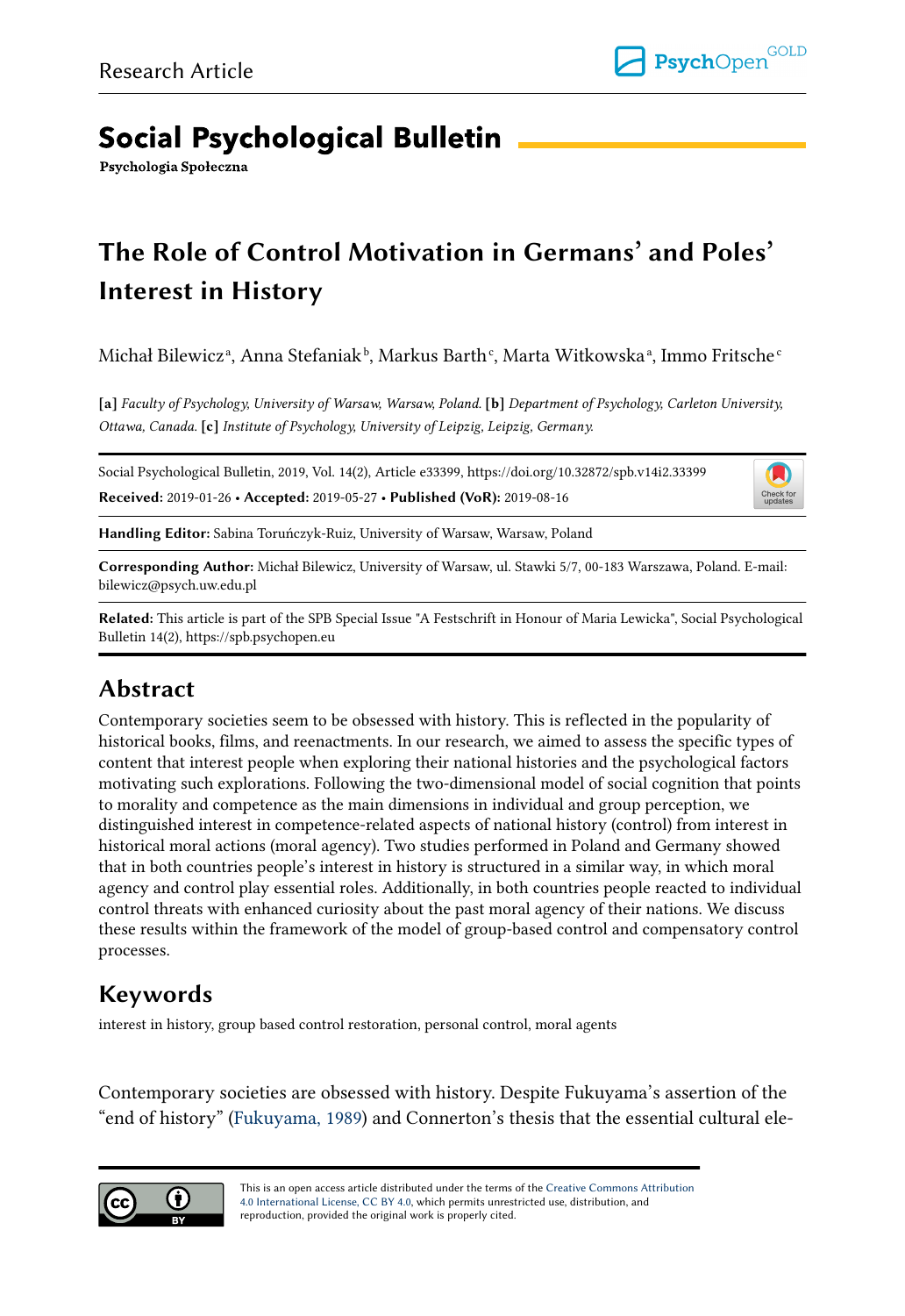ment of modernity is forgetting rather than remembering [\(Connerton, 2009\)](#page-17-0), social sciences now acknowledge that history and memory remain crucial issues in modern politics and culture. History is the source of legitimacy for contemporary politics, a topic of heated clashes and intergroup disagreements; it is a highly visible pop-culture theme, and a source of inspiration for fine arts. Thousands of people gather to reenact historical events, such as the 1813 Battle of the Nations in Leipzig or the 1920 Battle of Warsaw. History becomes a subject of best-selling books, such as Polish crime fiction portraying pre-war Breslau ([Krajewski, 1999](#page-19-0), [2003](#page-19-0)) and Warsaw ([Twardoch, 2016](#page-20-0)). Among four top box office movies in Poland after 1989 three took place in the historical realities of the 17<sup>th</sup> century ("Ogniem i Mieczem"), 19<sup>th</sup> century ("Pan Tadeusz"), and antiquity ("Quo Vadis"). Historical monographs belong to the most widely read non-fiction books – includ‐ ing such global bestsellers as "Sapiens. A brief history of humankind" [\(Harari, 2014\)](#page-18-0) or "On Tyranny. Twenty lessons from the twentieth century" [\(Snyder, 2017\)](#page-20-0). Almost every large Polish weekly and daily (DoRzeczy, Newsweek, Polityka, Gazeta Wyborcza, Rzecz‐ pospolita) publishes a special thematic magazine on history.

Psychological insights into the nature of historical curiosity remain relatively scarce. Maria Lewicka's research on place memory ([Lewicka, 2008, 2012,](#page-19-0) [2014](#page-19-0); [Wójcik, Lewicka,](#page-21-0) [& Bilewicz, 2010](#page-21-0), [2011](#page-21-0)) is probably the most systematic approach to the study of human interest in history. Lewicka views interest in history (both the history of a place of residence and the history of one's family genealogy) as a way to connect to the place. This history-oriented strategy of building place attachment is particularly visible among relo‐ cated people – whom historical explorations allow to connect to newly inhabited cities or villages [\(Lewicka, 2012](#page-19-0)). Therefore, interest in history may constitute a means to obtain a psychological bond with a place of residence.

## Interest in History

Interest in history entails people's curiosity about history and it is typically associated with their place of residence or local community ([Lewicka, 2008\)](#page-19-0). It is shaped by sociodemographic factors. For instance, research found that younger people tend to show less interest in the past than middle-aged people [\(Lewicka, 2012](#page-19-0)). People with higher cultural capital (measured by levels of education, the size of one's home library, and cultural tastes; [Lewicka, 2013](#page-19-0)) declare more interest in local history. It is significant that although interest in local history is positively associated with the need for cognition ([Lewicka,](#page-19-0) [2012;](#page-19-0) [Petty, Briñol, Loersch, & McCaslin, 2009](#page-19-0)), its effects also remain significant after the effects of pure cognitive motivation have been controlled for.

People who are interested in history tend to possess greater historical knowledge [\(Lewicka, 2012](#page-19-0)) but historical interest is also associated with a host of positive psycholog‐ ical and social outcomes. It correlates with place attachment [\(Lewicka, 2005](#page-19-0), [2014](#page-19-0)), sense of continuity [\(Sani, Bowe, & Herrera, 2008\)](#page-19-0), positive attitudes towards museums com‐ memorating the historical presence of outgroups [\(Wójcik, Lewicka, & Bilewicz, 2011\)](#page-21-0), fa-

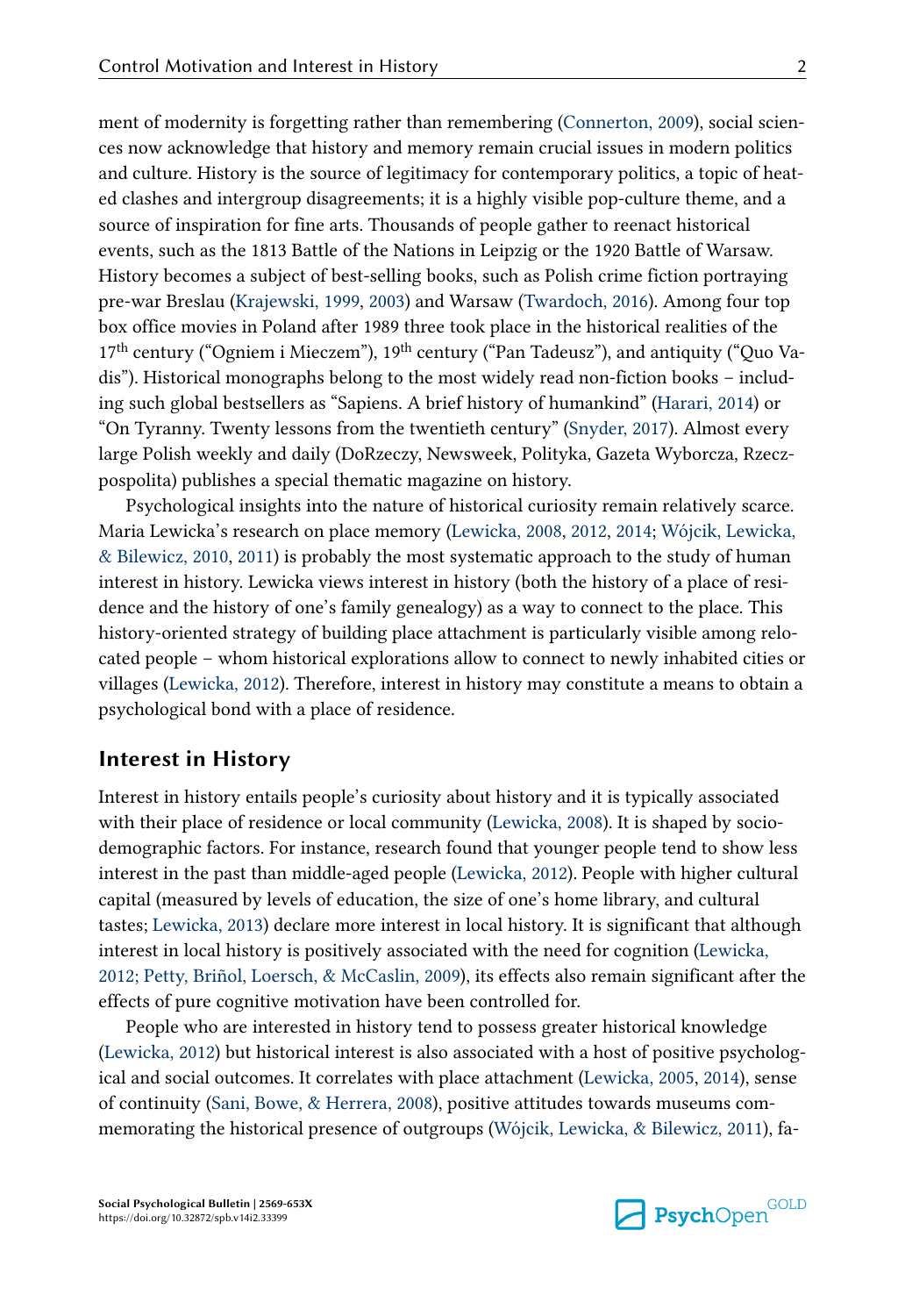vorable attitudes towards various ethnic groups in the contemporary city landscape [\(Wójcik et al., 2011](#page-21-0)), and local social capital [\(Stefaniak, Bilewicz, & Lewicka, 2017\)](#page-20-0).

In all the studies cited above interest in history was treated as a unidimensional con‐ struct whereby people are seen as more or less interested in the history of their places of residence and this – in turn – relates to other phenomena. We propose that people's in‐ terest in history might also be selective and motivated. When reading about the history of successful battles and victorious leaders, people focus their attention on quite specific aspects of their collective memory – a different one than when they are analyzing history of victimhood and martyrdom. Studying specific historical content could also have unique consequences. For example, after reading about historical acts of moral courage and rescue, people become much more open to contact with outgroup members [\(Čehajić-](#page-17-0)[Clancy & Bilewicz, 2017](#page-17-0); [Witkowska, Beneda, Čehajić-Clancy, & Bilewicz, 2018\)](#page-21-0), whereas confrontations with historical acts of war and conflict make people less open to contact with outgroup members [\(Bilewicz, 2007\)](#page-17-0). In the research described below, we attempted to distinguish interest in historical events and figures related to control from interest in those related primarily to morality. With this approach, we wanted to explore the factors that motivate people's curiosity about different aspects of their national past, along the lines of the two-dimensional model of social cognition.

## Interest in National Control and Morality: The Big Two of History

There are two fundamental dimensions in human social cognition. [Reeder and Brewer](#page-19-0)  $(1979)$  as well as Wojciszke  $(2005)$  proposed that *competence* (skills, capabilities, and efficiency in achieving one's goals) and morality (fairness, loyalty, compatibility between one's goals and well-being of other people) constitute two crucial dimensions on which people evaluate others. On the collective level, [Cuddy, Fiske, and Glick \(2007\)](#page-17-0) suggested that people assess groups on two similar dimensions: warmth (friendliness, sincerity, trustworthiness) and competence (skills, intelligence, capability to achieve collective goals). Warmth stereotypes determine whether in-group members will more likely antag‐ onize or cooperate with outgroup members. Competence stereotypes affect passive forms of harming (neglect) and associating behavior. Summarizing different lines of research on the topic, [Abele and Wojciszke \(2014\)](#page-17-0) named the first dimension "communion", and the latter " $a$ gency" and demonstrated the prevalence of agentic traits in self-perception and communal traits in the perception of others.

Historical perception could be construed using the same two dimensions of human social cognition. Historical leaders (kings, military officers, revolutionaries) are often portrayed through the lens of their control over others, competence, and efficacy (as op‐ posed to passive victims, prisoners or slaves). On the other hand, heroic rescuers, glori‐ ous victims, and peacemakers are often viewed as high in morality (as opposed to histori‐ cal criminals, perpetrators of genocide, and instigators of war). Similarly, collective memory of national groups can be either focused on episodes in which a given nation had

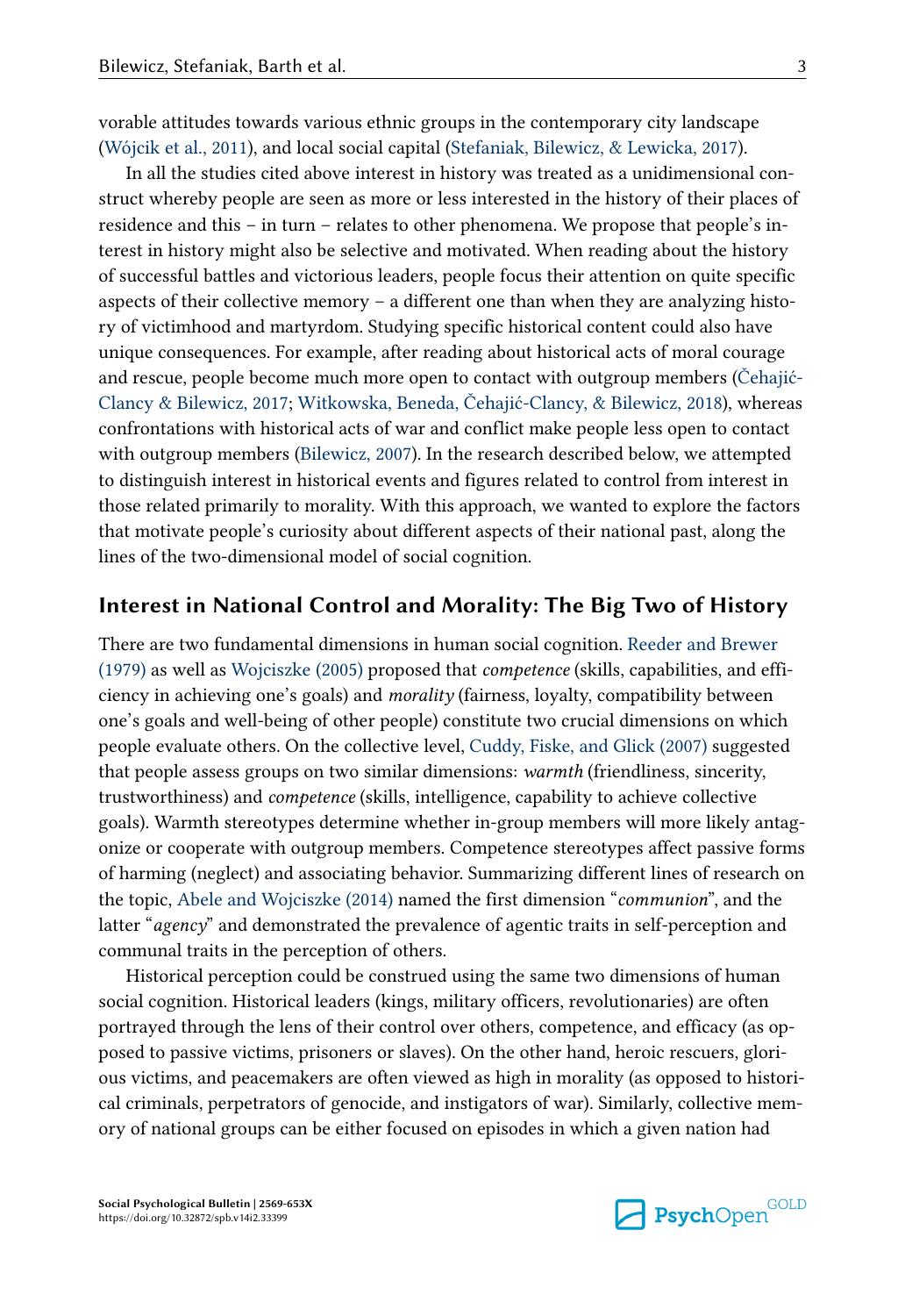control over others or the historical episodes in which the nation acted in a highly moral way. In Germany, for instance, highly agentic figures such as chancellor Otto von Bismarck and emperor Frederick III used to play important roles in collective memories, whereas today it is rather Oskar Schindler or Sophie Scholl who are seen as role models in national identity due to their highly moral actions during World War II.

With history, the separation in morality and agency can only go so far. Even though we might be able to think about historical acts that were mainly representative of power and control, it is hard to think about historical morality without associating it with ac‐ tion. History itself is the narration of critical decisions and actions taken by individuals or groups that impacted the fate of a people. As such, even highly moral historical ac‐ tions are actions at their core. There was a decision to act and the means and resources to achieve that goal were available. Although we might be able to think about passive morality, many of the most moral historical events were also highly agentic in nature. Conse‐ quently, it might be more appropriate to think of the two dimensions (i.e., control and morality) as differences in emphasis on either the moral dimension of an action or the expression of power and control through action.

When people explore their national history, they might focus on the episodes and characters whose actions were indicative of high (vs. low) control or those whose actions indicated high (vs. low) morality. Due to basic social identity concerns, people are motivated to view their national history in a positive manner: both in the domain of control and morality ([Ellemers, Spears, & Doosje, 2002](#page-18-0)). At the same time, it is known that col‐ lective self-perception on the morality dimension is more important to positive in-group evaluation than self-perceived competence ([Leach, Ellemers, & Barreto, 2007\)](#page-19-0).

Since morality is essential in group perception, it would seem obvious that people should be particularly keen to learn about moral acts and to commemorate them. However, it is easily perceptible that in the real world successful historical battles and leaders attract a great deal of attention and interest. Conquests and victorious battles are not on‐ ly still remembered, but also intensively studied and described in popular literature. What makes people select certain aspects of their national history that connote morality, agency, or both? We hypothesize that salient individual needs might raise interest in specific aspects of history, particularly the need for control. Interest in the national ingroup's history might reflect a stronger group orientation under control threat.

## Group Based Control Restoration in History

History is a source of knowledge about the self. It informs the way we think about who we are (individually but also on the collective level), and how we arrived in the position we are in today. History is also the foundation for many present social relationships, as a shared past affects the way in which groups and individuals interact with each other. As history appears to be a very important factor for the construction of a subjective reality,

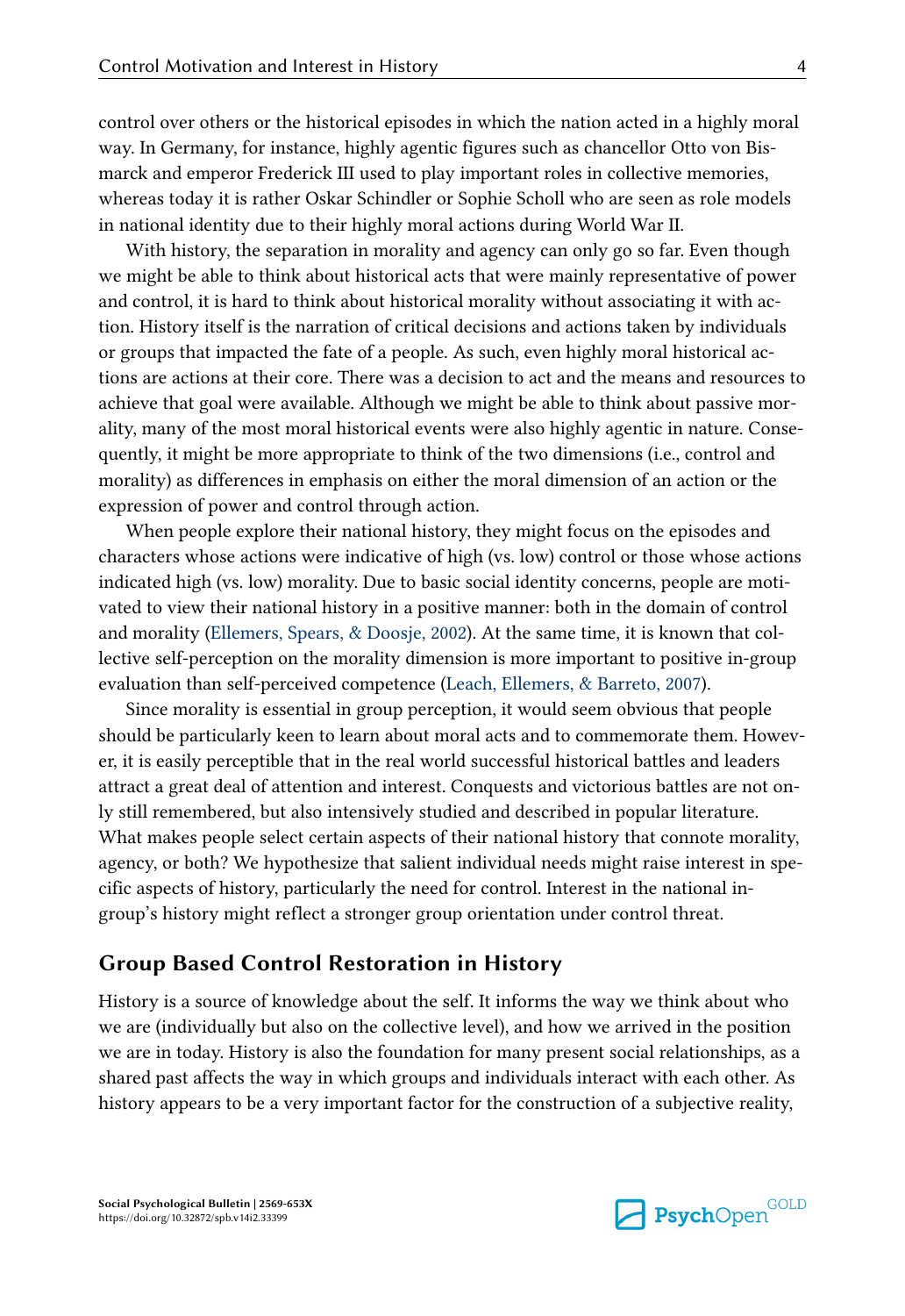current psychological needs and interests might bias and affect the representation of the past.

The satisfaction of psychological needs is a central basis for good health and effective functioning (Deci  $\&$  Ryan, 2000), and we argue that one of the central needs discussed in the literature (e.g., [Skinner, 1996; Stevens & Fiske, 1995\)](#page-20-0), the need for control, is also meaningful for the construction of an individual's representation of their personal or col‐ lective past. We define the need for control as the need to perceive impact on meaningful aspects of the environment through the autonomous self. The need for control seems to be especially salient and influential for experiences and behavior whenever personal control is threatened [\(Pittman, 1998](#page-19-0)). Under control threat, people usually either try to bring their environment in line with their wishes (i.e., regain "primary control", [Rothbaum,](#page-19-0) Weisz,  $\&$  Snyder, 1982) or they bring themselves in line with their environment, for example, using strategies of vicarious control ("secondary control"). In more recent theorizing, Fritsche and colleagues have argued that people threatened in their personal control can also use their membership in a social group to regain a sense of control ([Fritsche,](#page-18-0) [Jonas, & Kessler, 2011](#page-18-0); [Fritsche et al., 2013\)](#page-18-0). According to their model of group-based control, identification with agentic in-groups and consequently acting consistent with the group's values and goals can maintain and restore a sense of control on the personal lev‐ el. Because groups are usually associated with collective agency and control [\(Brewer,](#page-17-0) [Hong, & Li, 2004](#page-17-0)) and individuals can self-categorize as members of these groups [\(Turner,](#page-20-0) [Hogg, Oakes, Reicher, & Wetherell, 1987](#page-20-0)), the group's perceived level of control can be‐ come a source of need satisfaction under personal control threat. In this way, even if I have no control, WE do.

Empirical evidence from experimental studies supports this view. Following a threat to personal control, participants reported stronger in-group identification (e.g., [Stollberg,](#page-20-0) [Fritsche, & Bäcker, 2015](#page-20-0)) and favored their in-group more [\(Fritsche, Jonas, & Fankhänel,](#page-18-0) [2008; Fritsche et al., 2013](#page-18-0)). The authors interpreted these findings as a stronger orienta‐ tion towards the group when personal control is threatened which would indicate that the group becomes a psychological tool to protect a sense of control. Importantly, stron‐ ger identification with a group was positively related to a collective sense of control [\(Stollberg et al., 2015\)](#page-20-0). Reminding participants of their group membership also increased perceptions of personal control and well-being [\(Greenaway et al., 2015\)](#page-18-0). This is further evidence that groups can become sources of satisfaction for the need for control.

Beyond the cognitive level, a stronger group orientation under control threat should also lead to changes in behavioral intentions. In line with this reasoning, studies show that control threat increased conformity with salient in-group norms ([Stollberg, Fritsche,](#page-20-0) [& Jonas, 2017\)](#page-20-0) and collective action intention ([Fritsche et al., 2017\)](#page-18-0). The empirical data also suggests that the effects of control threat are not content-specific. Salient loss of control in a specific area of life does not only affect group-oriented reactions related to this area. Work on the effects of climate change threat (i.e., the perceived helplessness of

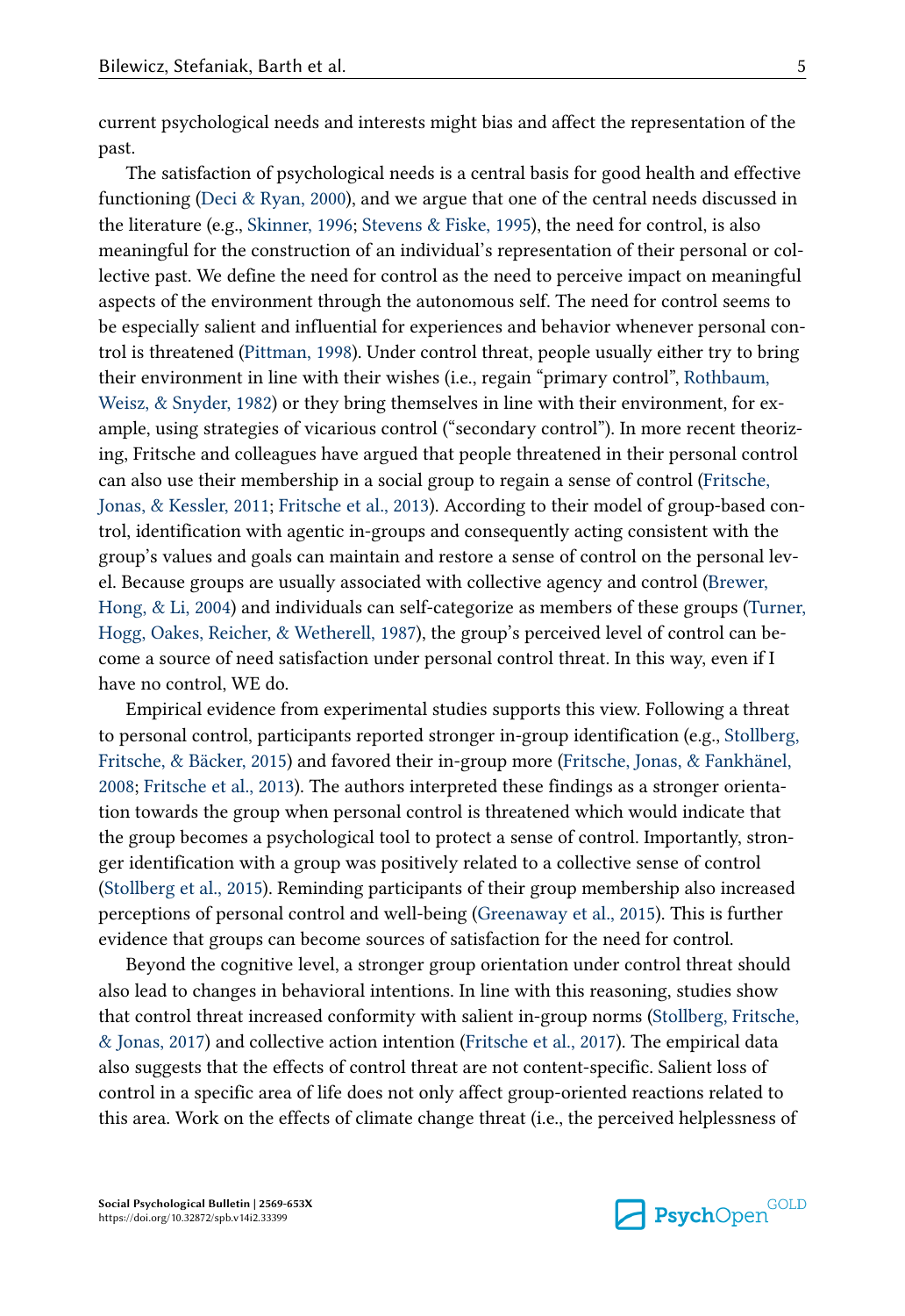an individual to do something about the global effects of climate change) found that threat increased authoritarian aggression and led to more derogation of members of so‐ cial groups that are associated with threats to the social order (e.g., drug addicts; [Fritsche,](#page-18-0) [Cohrs, Kessler, & Bauer, 2012\)](#page-18-0). Authoritarian attitudes have been associated with the fos‐ tering and protection of the integrity of social groups [\(Kessler & Cohrs, 2008](#page-18-0); [Kreindler,](#page-19-0) [2005\)](#page-19-0). In line with this explanation, we see the finding that threat can increase authoritarian responses as additional support for a motivated cognition perspective.

Returning to the question of history and representations of the past, we argue that a group's portrayal of its history can be especially indicative of that group's resources and its general power and influence. As such, a salient need for control might motivate peo‐ ple to concentrate on aspects of their group's past that were highly agentic and representative of control to regain their own sense of control and satisfy their current needs. At the same time, moral agency can restore the sense of control by portraying the in-group in a generally positive light – both on morality and competence dimensions. As we have argued above, historical morality is also often about decisive action. When applied to his‐ tory, both dimensions (control and morality) could thus be interpreted as an indication of the in-group's past agency. In one case, all forms of agency would be salient (even instan‐ ces of great crimes and collective crimes) and in the other case, the agency would be in‐ fused by morality and only the good deeds of the group would become relevant. Theoretically, both moral and immoral acts might be useful in the restoration of a sense of control. On the other hand, only morality-infused action should be able to satisfy a need for morality. Therefore, interest in specific contents of national history could be an effective means to restore an individual's threatened psychological needs even if the source of the threat is unrelated to history.

## Poles and Germans Meet a Historian: A Study of Interest in History

Psychological studies looking at people's interest in history assessed this phenomenon to be unidimensional. Participants in these studies indicated their interest in the history of their place of residence [\(Lewicka, 2008](#page-19-0)), their curiosity about their family roots and knowledge of family/place history [\(Lewicka, 2005\)](#page-19-0). When it was operationalized in this way, interest in history could be differentiated from nostalgia – as interest in the past does not necessarily determine willingness to restore the past in the same way that sentimental, nostalgic longing for the past does [\(Smeekes, 2015](#page-20-0); [Wildschut, Bruder, Robertson,](#page-20-0) [van Tilburg, & Sedikides, 2014\)](#page-20-0).

In the present research, we employed a more fine-grained approach to interest in his‐ tory and assessed people's interest in specific contents/aspects of national history. In or‐ der to capture the contents of people's interest in history we developed a task in which we asked respondents to imagine participating in a meeting with a highly competent historian, who is particularly knowledgeable about their national history. In preparation for such a meeting, they could decide about the topic that the historian would talk about. We

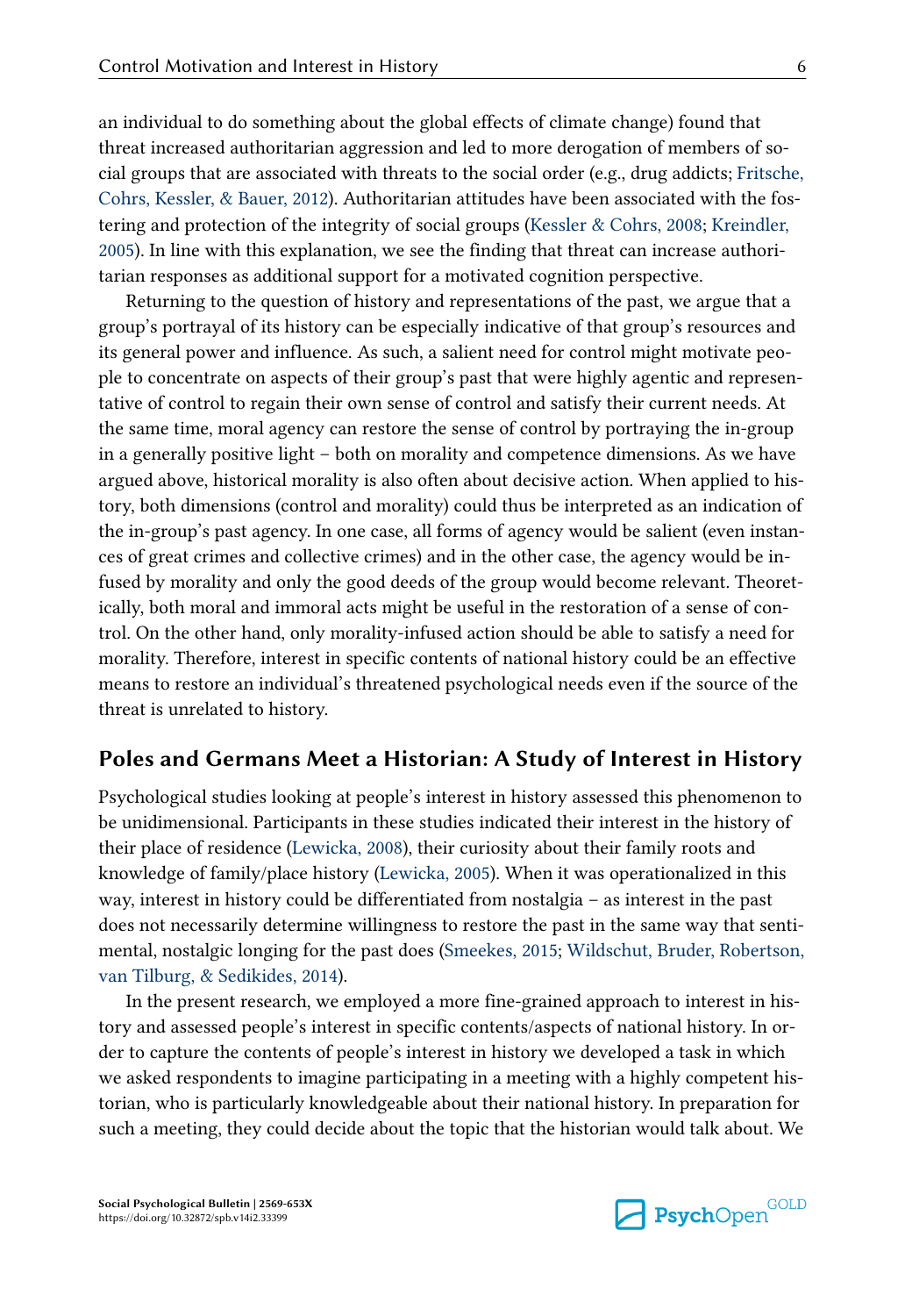presented participants with a list of different aspects of national history that could be covered during such conversation (e.g., "Times when Germans/Poles were particularly well-meaning"; "Times when all Germans/Poles were determined") and asked them to de‐ cide to what extent they would like the historian to cover these topics.

Based on this task we wanted to capture the content structure of Germans' and Poles' interest in history and to test whether the two central dimensions of social cognition would apply in both countries. Furthermore, by using an experimental design, we were able to test the potential antecedents of people's interest in different historical content. Particularly, we tested for the effects of control threat on people's interest in either control-related aspects of national history or moral-agency related aspects of national histo‐ ry.

We conducted two studies with an identical design: one in Germany and one in Poland. This allowed us to compare the structure of people's interest in history between the two countries that had entirely different histories in terms of their control and suffering (see [Bilewicz & Liu, in press](#page-17-0)). From the world-system point of view, Germany has played a central role in modern history, whereas Poland has remained peripheral in global pow‐ er relations ([Chase-Dunn, Kawano, & Brewer, 2000](#page-17-0)). In the 20<sup>th</sup> century, Nazi Germany conquered most of the European continent, becoming responsible for one of the worst crimes in the history of humanity [\(Snyder, 2015](#page-20-0)). On the contrary, Poland was one of the key victims of this conquest – as one of the Eastern European "bloodlands" where genocidal crimes took place ([Snyder, 2010](#page-20-0)). By looking at the motivations for Poles' and Ger‐ mans' interest in specific aspects of their national history, we test the universality of peo‐ ple's motivated approach to history – as these two national contexts, although geograph‐ ically proximal, are extremely distant in terms of their historical dominance, moral status, and role in the global structure of power.

## Study 1: Germany

The main objective of the experimental study performed in Germany was to examine what the primary dimensions of Germans' interest in history are and to investigate the effect of control motivation on people's interest in different aspects of national history.

## Method

#### Participants

One hundred and forty-one German participants volunteered to participate in the study. Since the data was collected in University of Leipzig (Germany) facilities, the sample consisted mostly of students (89%), among whom 55% were women, 42% men, and 3% indicated other gender. The age of the oldest participants was 52. Two participants indicated an age below 18 ("0" and "14"), which we interpret as a lack of willingness to indicate their

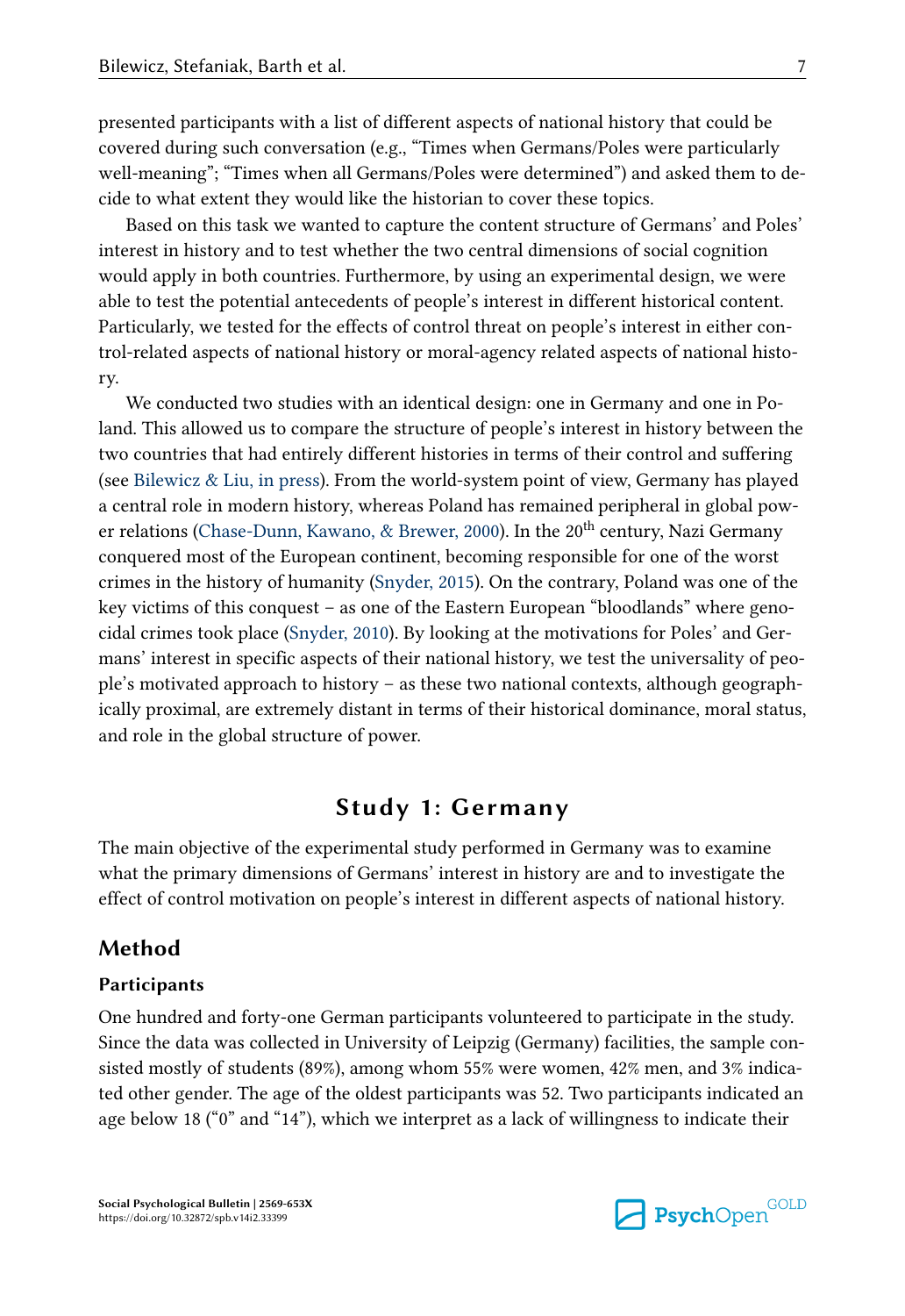age. When excluding these two invalid answers we obtained the following estimates:  $M_{\text{age}}$  = 24.50,  $SD_{\text{age}}$  = 4.92. Participants declared rather leftist political orientation: M = 2.94, SD = 1.06 on a 7-point scale from definitely leftist (1) to definitely right (7). All stages of the study were carried out in German.

### Procedure and Measures

We tested the effects of individual motivations on interest in different history topics us‐ ing a between-subjects factorial design with one experimental factor (individual threat) with three levels (morality threat vs. control threat vs. baseline condition). We decided to include morality threat in the study in order to capture the specific effects of control threat. The morality threat condition allowed us to rule out the alternative explanation that interest in history could be motivated by a general threat to one's self-esteem, rather than a specific threat to personal control. The additional condition also allowed us to ex‐ plore whether morality threat would increase the motivation to restore a sense of morality on the collective level in a similar way as we hypothesized for control threat. If that were the case, morality threat should increase participants' interest in morality-infused historical action but not in events mainly associated with control.

We randomly assigned the participants to one of the three conditions and asked them to recall two situations from their life, summarize each in one sentence, and describe thoughts and feelings they had in each situation. In the morality threat condition, the task concerned situations of breaking one or more important moral rules and later feeling bad about it. In the control threat condition, following a procedure by [Fritsche et al.](#page-18-0) [\(2013\),](#page-18-0) participants recalled events when they felt they did not have any influence over some aspect of their life. Finally, in the baseline condition, participants recalled two of their habits or routines that they go through (almost) every morning. The manipulation had been successfully pretested prior to data collection (see [Appendix A](#page-22-0) for a detailed description of the pretest).

Following other studies on control deprivation and other existential threats (see [Fritsche et al., 2013\)](#page-18-0), once participants recalled the events and completed the manipulation check, they were asked to fill in a delay task consisting of the 20-item Positive and Negative Affect Schedule (PANAS; [Watson, Clark, & Tellegen, 1988\)](#page-20-0). Finally, they com‐ pleted a questionnaire with several relevant dependent variables, including, among oth‐ ers, the interest in history task.

Interest in history task — Participants were asked to imagine that they had an opportu‐ nity to participate in a lecture given by one of the most competent historians in their country. The historian was supposed to have a reputation for speaking in a highly inter‐ esting and entertaining way about history, so participants would know that they would learn a lot from the lecture. All attendees would be asked to specify the areas that would be of particular interest to them so that the lecture could be designed in a way that

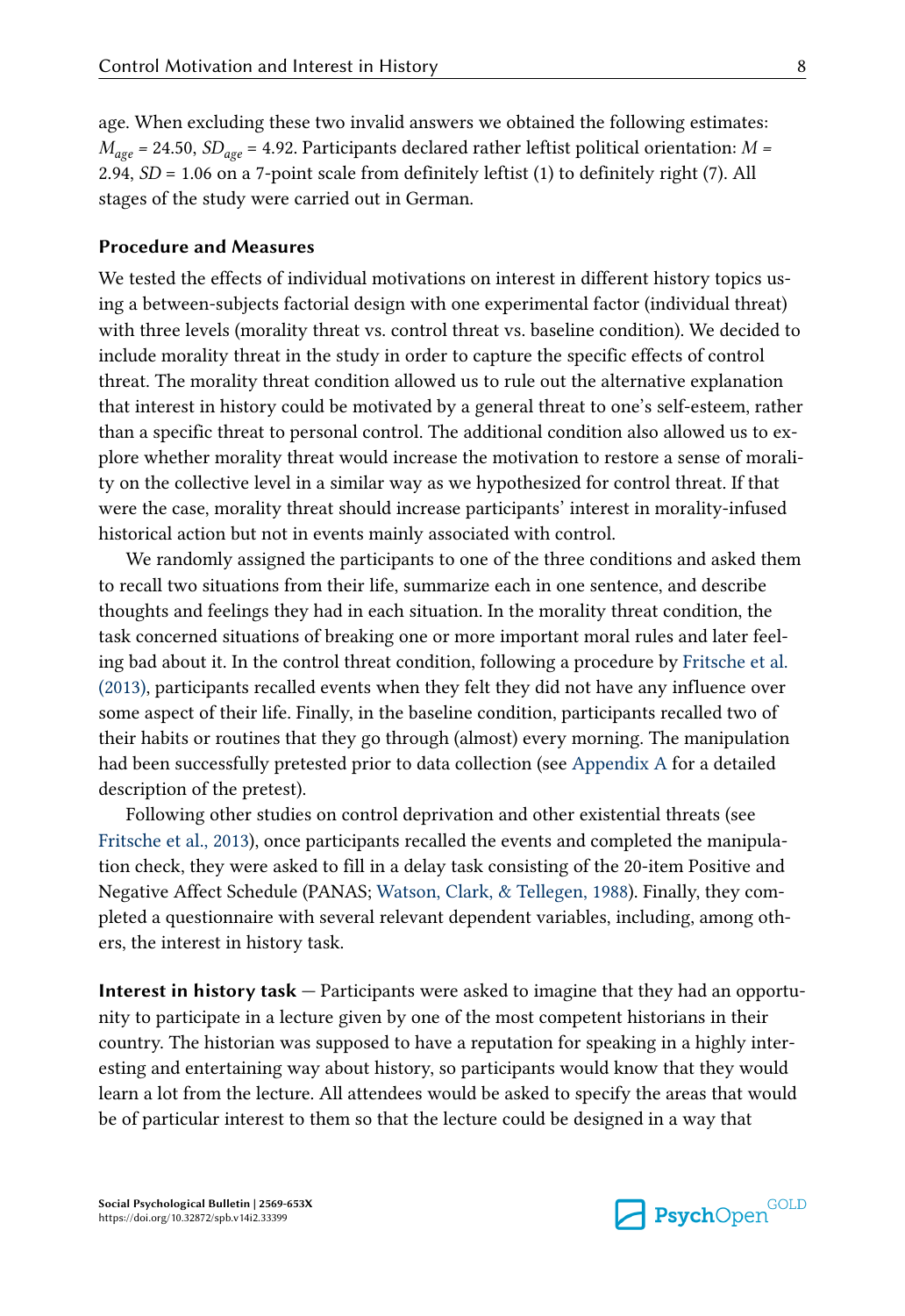matched the interests of the audience. Our participants selected (from a list) the aspects of history that they would like to learn about in the lecture. The list consisted of twenty items tapping into different aspects of national history in which people could be interes‐ ted. Based on the two-dimensional model of social cognition, some aspects of history were indicative of collective agency, but without referring to national morality, e.g., "Times when all Germans were determined", whereas some others were focused on col‐ lective morality, e.g., "Times when the German nation helped other nations". We summarized all items in [Table 1](#page-9-0). The participants indicated their answers on a 7-point Likert scale (ranging from  $1 = I$  definitely don't want to hear about this to  $7 = I$  definitely want to hear about this).

## Results

## Structure of Interest in History Scale

When examining correlations between all items comprising the scale (see [Table B.1](#page-28-0) in [Appendix B](#page-28-0)), we were able to demonstrate their high factorability,  $KMO = .90$ , which was further confirmed by a significant Bartlett's test of sphericity,  $\chi$ 2(190) = 1483.66, p < .001. In order to examine the dimensions of Germans' interest in history, we conducted principal components analysis using Oblimin rotation of the factor loading matrix. Initial Ei‐ genvalues indicated three factors that explained 41%, 12%, and 6% of the variance respec‐ tively. The first two factors were along the line of a control and morality dimension, respectively (i.e., action predominantly indicative of control and power and action infused by morality – which is why we referred to this factor as "moral agency"). The third factor covered only one item with moderately high loading (.62), pointing to the interest in times when Germans were idealistic (see [Table 1\)](#page-9-0).

To generate the final measures of interest in control and interest in moral agency we used only those items that loaded higher than .70 on the factor. The highest cross-loading for selected items was .21. We examined internal consistency for the first two subscales using Cronbach's alpha. Both alphas were high (.88 and .84 for morality and control sub‐ scale, respectively). We created composite scores for each of these two factors by calculating the mean of the selected items based on their loadings. Higher scores indicated greater interest in the respective dimension related topics.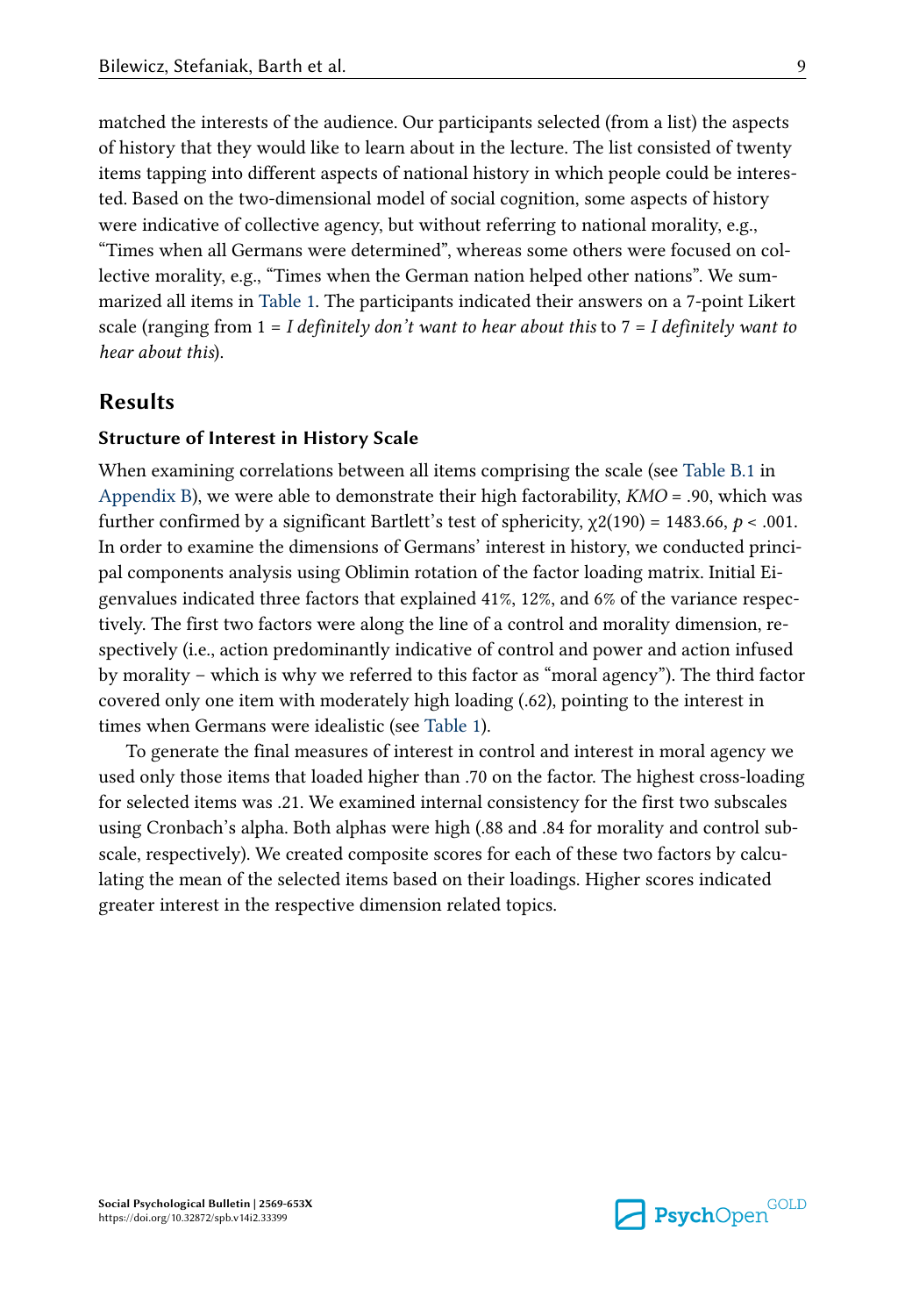#### <span id="page-9-0"></span>Table 1

Content of Germans' Interest in Their National History. Factor Loadings Based on a Principal Components Analysis With Oblimin Rotation in the German Sample

| Item                                                         | agency subscale) | Factor 1 (moral Factor 2 (control<br>subscale) | Factor 3         |
|--------------------------------------------------------------|------------------|------------------------------------------------|------------------|
| Times when the German nation was particularly generous       | .82              | $-.08$                                         | $-.29$           |
| Times when Germans were particularly well-meaning            | .82              | $-.03$                                         | $-.06$           |
| Times when Germans were just                                 | .81              | .03                                            | .00 <sub>1</sub> |
| Times when the German nation was particularly hospitable     | .81              | $-.18$                                         | .10              |
| Times when the German nation helped other nations            | .72              | .16                                            | $-.16$           |
| Times when the German nation was highly moral                | .70              | .02                                            | .33              |
| Times when the German nation sacrificed itself for others    | .65              | .06                                            | .20              |
| Times when Germans were particularly reliable                | .59              | .25                                            | $-.01$           |
| Times when all Germans were particularly united              | .44              | .30                                            | .11              |
| Times when the German nation was particularly powerful       | $-.21$           | .85                                            | .09              |
| Times when Germans were efficacious                          | $-.09$           | .81                                            | .14              |
| Times when the German nation was successful                  | .01              | .79                                            | $-.09$           |
| Times when the German nation was autonomous                  | .15              | .74                                            | $-.02$           |
| Times when the German nation was independent                 | .06              | .69                                            | .01              |
| Times when the German nation was agentic                     | .001             | .69                                            | .26              |
| Times when all Germans were determined                       | .17              | .68                                            | $-.24$           |
| Times when Germans were particularly skilled and industrious | .16              | .59                                            | $-.47$           |
| Times when Germans were people of honor                      | .36              | .51                                            | $-.25$           |
| Times when the German nation was particularly like-minded    | .34              | .35                                            | .25              |
| Times when Germans were idealistic                           | .32              | .26                                            | .62              |

Note. The items that were selected to form the morality and control composite scores are in bold.

## Experimental Group Comparisons

In order to compare interest in different facets of group history across conditions we conducted a planned contrast analysis with the control threat and morality threat condition contrasted against the other two conditions, respectively (see Table 2).

#### Table 2

The Effects of Individual Morality and Control Threat on Interest in Moral Agency and Control Related History Topics

|                          | <b>Baseline</b><br>$(n = 54)$ |      |      | Morality threat Control threat<br>$(n = 41)$ |                   | $(n = 46)$ |           |      |                    |
|--------------------------|-------------------------------|------|------|----------------------------------------------|-------------------|------------|-----------|------|--------------------|
| Variable                 | M                             | SD   | M    | SD                                           | M                 | SD         | F(2, 138) | Ð    | $\eta_{\tilde{p}}$ |
| Interest in moral agency | $4.44$ <sub>2</sub>           | 1.32 | 4.22 | 1.54                                         | 4.88 <sub>b</sub> | 1.25       | 2.68      | .072 | .04                |
| Interest in control      | 3.75                          | 1.41 | 3.70 | 1.56                                         | 3.92              | 1.47       | 0.30      | .74  | .004               |

Note. Different subscripts indicate a significant planned contrast.

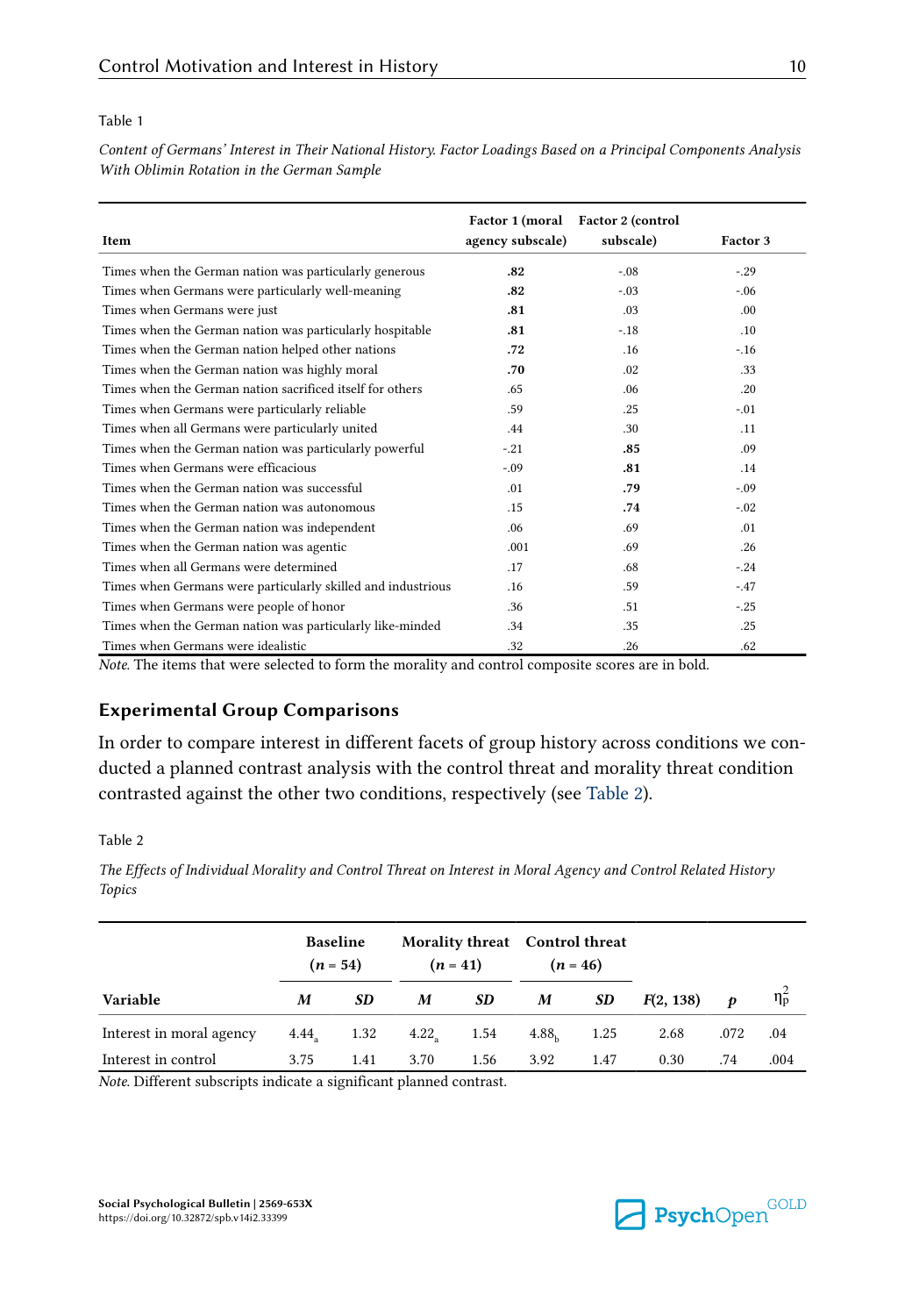First, we used the interest in moral agency subscale as the outcome variable. Under control threat (compared to the two other conditions) participants declared more interest in morality-related history topics,  $t(138) = -2.24$ ,  $p = .027$ . Under morality threat (compared to the two other conditions) this effect was only marginally significant,  $t(138) = 1.72$ ,  $p = .089$ . Secondly, we repeated the two contrast analyses for the control subscale as the outcome variable. We did not observe any differences between control threat versus oth‐ er conditions,  $t(138) = -0.77$ ,  $p = .444$  or morality threat versus other conditions,  $t(138) =$  $-0.51, p = .610.$ 

## Discussion

The results of this study suggest that the structure of historical curiosity is largely in line with the two central dimensions of social cognition. We identified two main aspects of national history in which people are interested. The first of them could be considered in‐ terest in historical moral agency (people willing to know more about the times when their nation offered help to other nations, when their compatriots were generous, wellmeaning and hospitable). The second aspect could be interpreted as an interest in historical control (people interested in learning more about the times when their nation was powerful, successful, autonomous, efficacious and determined – regardless of the moral implications).

The experimental manipulation increased the participants' interest in moral agency in the control threat condition. There was no similar effect of control threat on interest in historical events indicative of pure control (although the descriptive results suggest a small increase in interest). The observed effects of the experimental manipulation suggest that control motivation could explain people's willingness to explore the highly moral as‐ pects of their nation's history. Recalling an uncontrollable situation (a threat to personal control) increased participants' interest in learning more about times when their compa triots helped and rescued others, as well as acted in a righteous way. In that way, our participants might have regained a sense of control by focusing on events where their ingroup was not only agentic and in control but also moral. We will return to this finding in the General Discussion. Of interest, a threat to morality did not increase interest in moral agency.

# Study 2: Poland

The main aim of Study 2 was to replicate the results obtained in Germany in a complete‐ ly different historical context of a country that had relatively low power in modern histo‐ ry. At the same time, we wanted to explore whether the historical curiosity of Polish par‐ ticipants would follow the same structure in terms of content as observed in Germany.

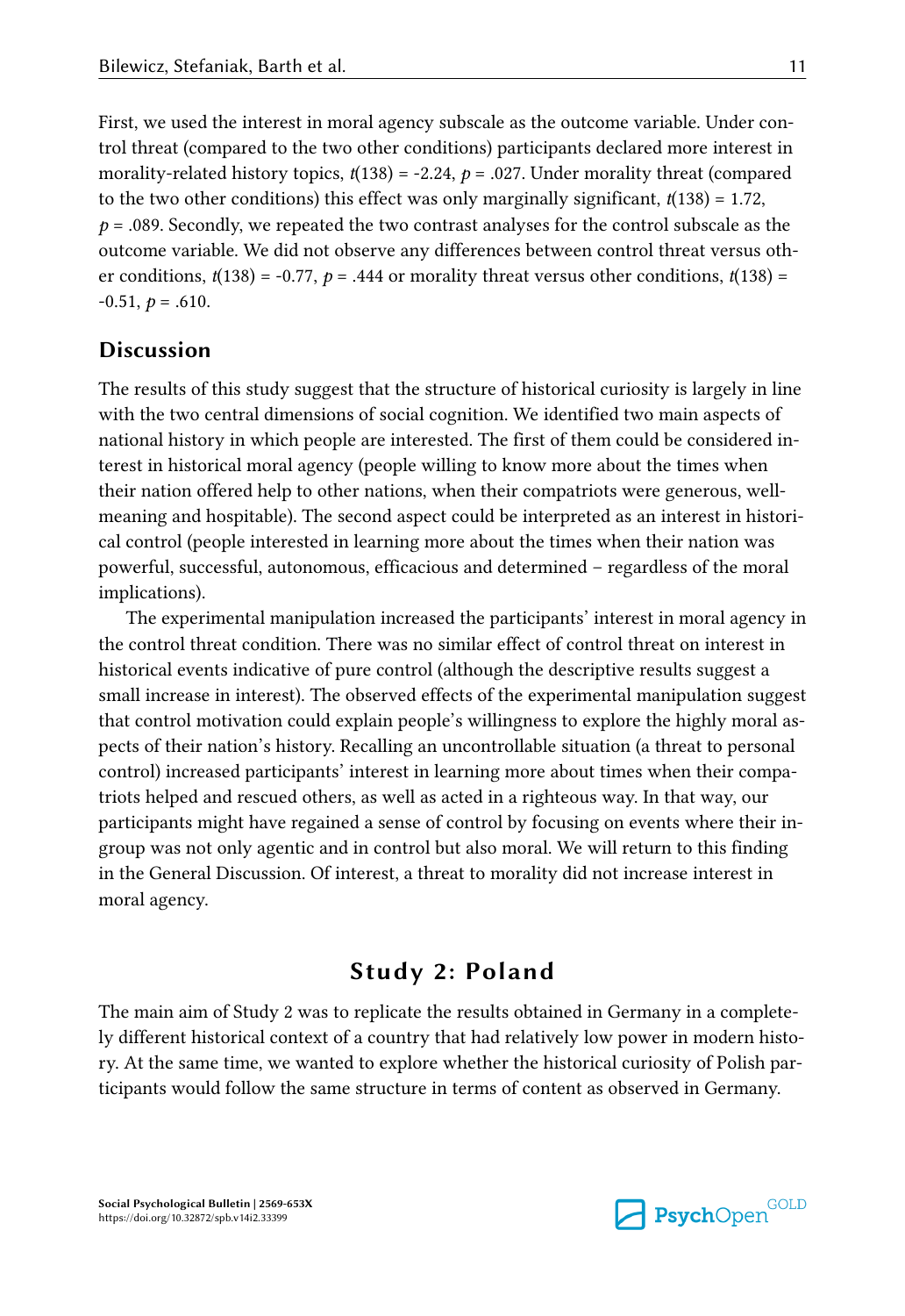# Method

## **Participants**

We recruited one hundred and thirty-nine participants at the main library of the University of Warsaw, Poland. The majority (88.5%) were students with a mean age of  $M =$ 22.84,  $SD = 3.08$  (age range from 18 to 41 years of age). Ninety-one participants (65.5%) identified as female and 48 (34.5%) identified as male. About 36% of the sample identified as more or less politically left-leaning, 28% positioned themselves in the center, while 36% identified with more or less right-wing political views. One participant did not answer the question about political orientation. All study materials were in Polish.

## Procedure and Measures

Study 2 used the same between-subjects factorial design and the same experimental ma‐ nipulation as Study 1. We randomly assigned participants to either the morality depriva‐ tion, the control deprivation or the baseline condition.

Interest in history topics — Following the experimental manipulation, the participants filled in the Interest in history topics scale consisting of the same 20 items with a 7-point answer scale as in Study 1 but adjusted to the Polish context (e.g., "Times when all Poles were determined." and "Times when the Polish nation helped other nations.")

# Results

## Structure of Interest in History Scale in the Polish Sample

Correlations among all items comprising the main dependent variable are presented in [Table B.2](#page-29-0) in [Appendix B.](#page-28-0) Results of the KMO test indicated that our data were suitable for factor analysis, KMO = .917, which was further confirmed by a significant Bartlett's test of sphericity,  $\chi^2(190) = 1695.851, p < .001$ .

As in Study 1, we conducted a principal components analysis with an Oblimin rota‐ tion. The results indicated three factors that explained 47.4%, 9.2%, and 6.5% of the var-iance respectively (see [Table 3](#page-12-0)). Specifically, the first factor corresponded to moral agency (e.g., "Times when the Polish nation sacrificed itself for others"), and the second to control (e.g., "Times when the Polish nation was autonomous"). The third consisted of only two items: "Times when Poles were particularly skilled and industrious" and "Times when the Polish nation was agentic". We decided to concentrate on the first two factors for our analyses. We selected items with high factor loadings (above .70) to create composite scores as means of items pertaining to moral agency (6 items,  $\alpha = .86$ ) and control (4 items,  $\alpha$  = .87). The highest cross-loading for the selected items was -.21.

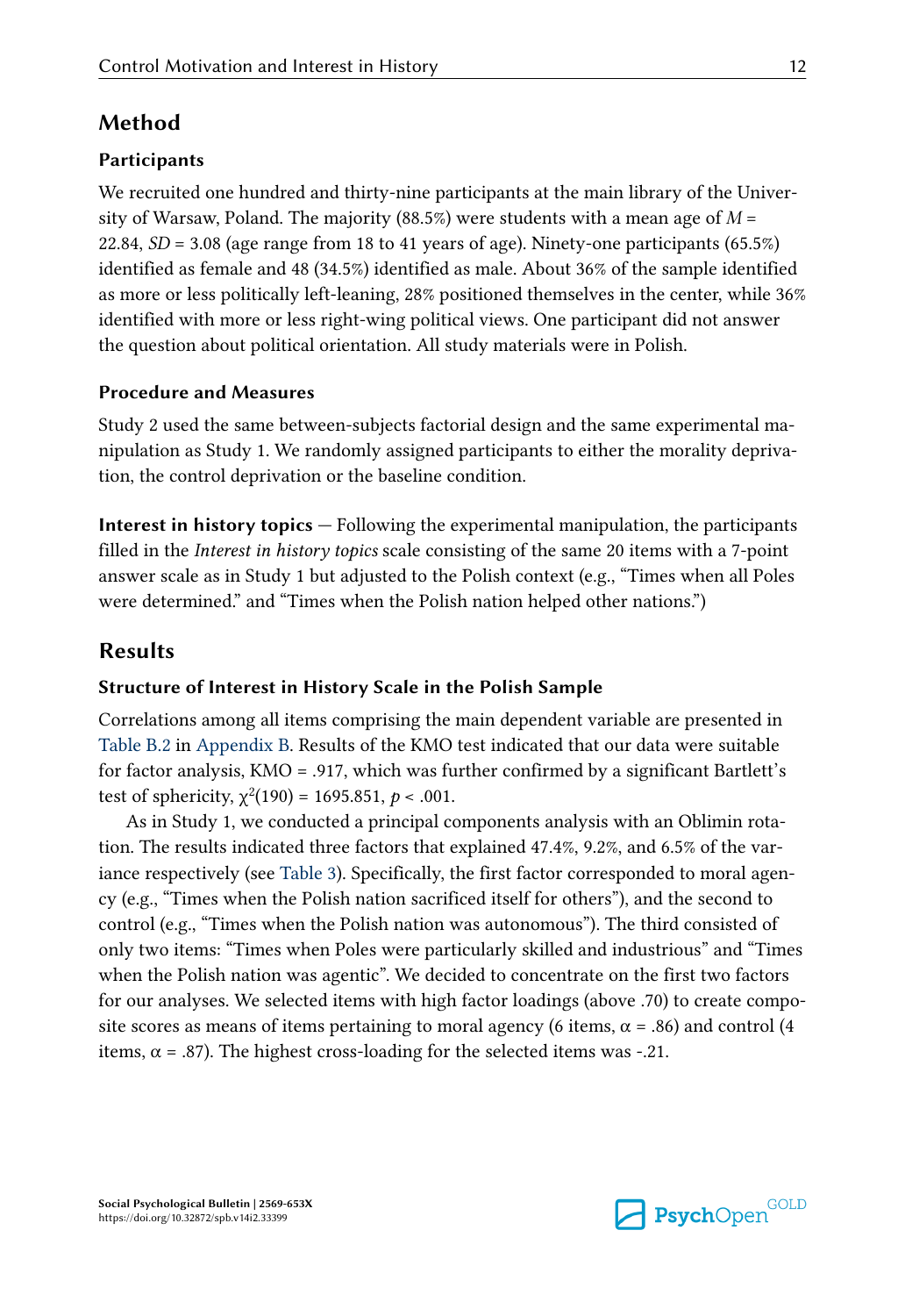#### <span id="page-12-0"></span>Table 3

Content of Poles' Interest in Their National History. Factor Loadings Based on a Principal Components Analysis With Oblimin Rotation in the Polish Sample

| Item                                                       | agency subscale) | Factor 1 (moral Factor 2 (control<br>subscale) | Factor 3 |
|------------------------------------------------------------|------------------|------------------------------------------------|----------|
| Times when the Polish nation helped other nations          | .85              | $-.04$                                         | .01      |
| Times when the Polish nation was particularly hospitable   | .82              | $-.21$                                         | $-.19$   |
| Times when Poles were particularly well-meaning            | .80              | $-.09$                                         | $-.26$   |
| Times when the Polish nation was highly moral              | .75              | .07                                            | .04      |
| Times when the Polish nation sacrificed itself for others  | .72              | $-.04$                                         | .35      |
| Times when Poles were just                                 | .72              | .06                                            | $-.06$   |
| Times when Poles were particularly reliable                | .65              | .23                                            | $-.14$   |
| Times when the Polish nation was particularly like-minded  | .62              | .16                                            | .05      |
| Times when the Polish nation was particularly generous     | .61              | .26                                            | .02      |
| Times when Poles were people of honor                      | .54              | .39                                            | .31      |
| Times when all Poles were particularly united              | .49              | .31                                            | $-.06$   |
| Times when the Polish nation was particularly powerful     | $-.09$           | .93                                            | .12      |
| Times when the Polish nation was independent               | .00 <sub>1</sub> | .80                                            | $-.06$   |
| Times when the Polish nation was successful                | .03              | .77                                            | $-.18$   |
| Times when the Polish nation was autonomous                | $-.02$           | .77                                            | $-.06$   |
| Times when Poles were efficacious                          | .14              | .65                                            | $-.16$   |
| Times when Poles were idealistic                           | .25              | .59                                            | .41      |
| Times when all Poles were determined                       | .24              | .43                                            | $-.31$   |
| Times when Poles were particularly skilled and industrious | .18              | .33                                            | $-.63$   |
| Times when the Polish nation was agentic                   | .24              | .38                                            | $-.59$   |

Note. The items that were selected to form the morality and control composite scores are in bold.

## Experimental Group Comparisons

[Table 4](#page-13-0) presents the means and standard deviations on the moral agency and control subscales of interest in history scale in all three experimental conditions. In order to compare participants' interest in historical topics related to moral agency and control, we conducted a planned contrast analysis of variance. We compared the scores of participants exposed to control threat with the baseline and morality threat groups (Control Threat contrast) and similarly, the scores of participants exposed to morality threat were compared to those in the baseline and control threat conditions (Morality Threat con‐ trast).

Variances of the dependent variables were not homogenous across conditions, which was taken into account for the effects reported below. For moral agency-related topics, the Control Threat contrast was significant,  $t(87) = 2.47$ ,  $p = .016$ , while the Morality Threat contrast was not,  $t(79.295) = -0.779$ ,  $p = .438$ . These results indicate that – as compared to people in the morality threat and baseline conditions – those exposed to control threat were motivated to learn about historical events that showed their nation as acting in a moral way. Those in the morality threat condition did not differ in their desire to listen to a morality-focused lecture from people in the other conditions.

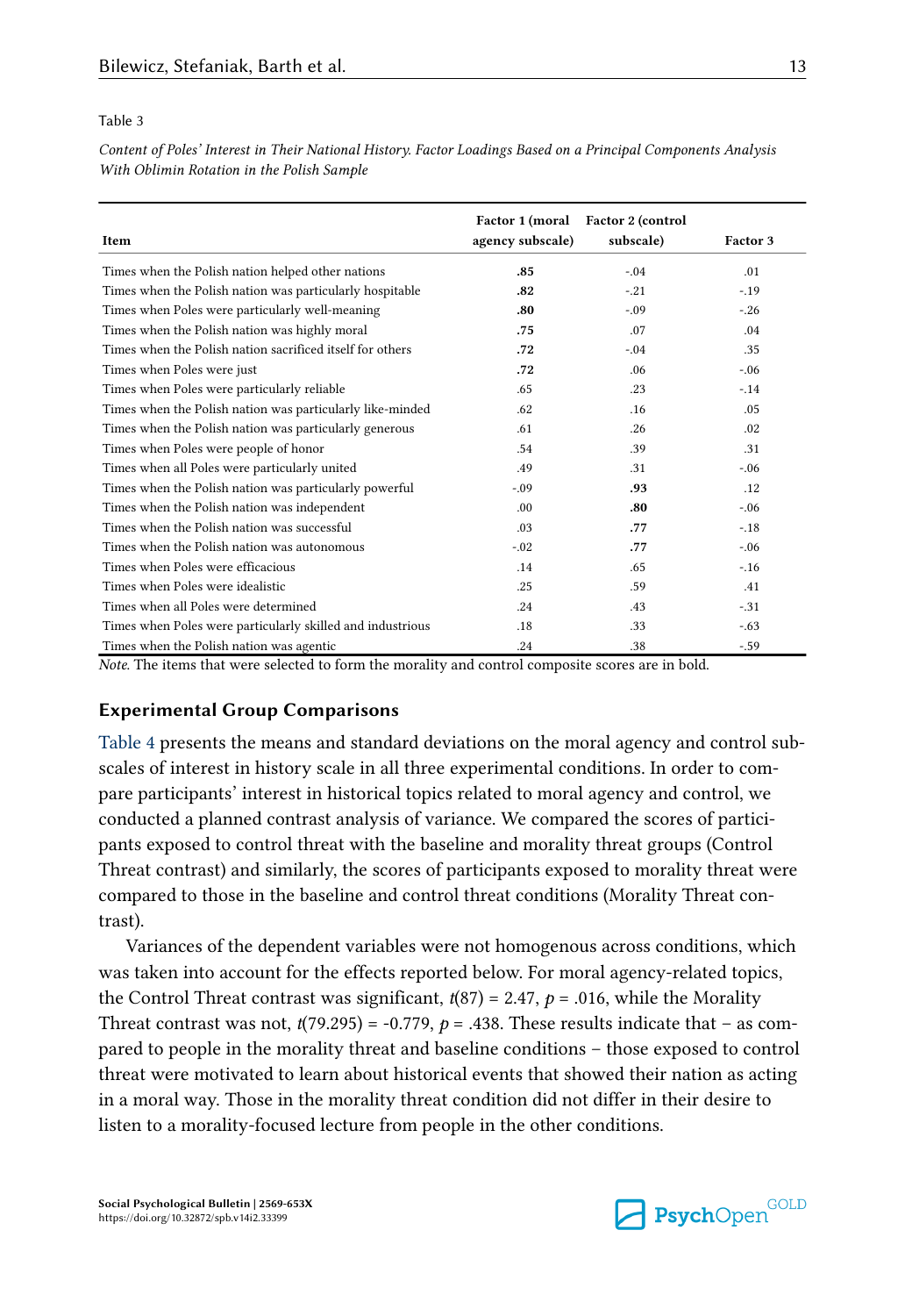|                          | <b>Baseline</b> | $(n = 47)$ |                     | Morality threat Control threat<br>$(n = 51)$ |                   | $(n = 41)$ |           |      |                  |
|--------------------------|-----------------|------------|---------------------|----------------------------------------------|-------------------|------------|-----------|------|------------------|
| Variable                 | M               | SD         | M                   | SD                                           | M                 | SD         | F(2, 136) | Ð    | $\eta_{\rm p}^2$ |
| Interest in moral agency | $4.72_a$        | 1.25       | $4.80$ <sub>2</sub> | 1.78                                         | 5.37 <sub>h</sub> | 1.38       | 2.67      | .073 | .04              |
| Interest in control      | 5.04            | 1.47       | 4.77                | 1.90                                         | 5.41              | 1.41       | 1.09      | .339 | .02              |

<span id="page-13-0"></span>Table 4

The Effects of the Individual Morality and Control Threat on Interest in Moral Agency, Control, and Resourcefulness Related History Topics

Note. Different subscripts indicate a significant planned contrast.

There were no significant differences between experimental groups in terms of their interest in control-related topics, both contrasts  $p > .117$ .

## **Discussion**

The study conducted in Poland confirmed the results obtained in the German sample. First, the two main dimensions of social cognition were also visible in the way that Poles wanted to explore their history – they expressed interest in control-related content and in moral agency in their national past. Participants' interest in control-related issues was substantially higher than in the German sample. At the same time, there were slightly different indicators of these two dimensions of historical curiosity: the control-related as‐ pects of history were mainly those that indicated power and independence (rather than efficacy – as in Germany). The indicators of moral agency were helping others, sacrific‐ ing oneself for others, and general morality – rather than generosity (that was important for Germans).

In line with our findings from the previous study, control deprivation increased inter‐ est in moral agency. We did not observe a similar effect of control threat on interest in historical events associated with control (descriptively, as in Study 1, control threat in‐ creased interest in this dimension by a small amount). We also did not observe a similar effect for the other form of threat to self-esteem (a threat to morality). In that respect the results obtained in Poland and Germany were similar.

## General Discussion

The two studies presented above explored the structure and motivated nature of Poles' and Germans' interest in history. We argued that interest in history can be differentiated into at least two general dimensions of interest: (1) interest in control and power and (2) interest in morality-infused agency. We further proposed that interest in specific aspects

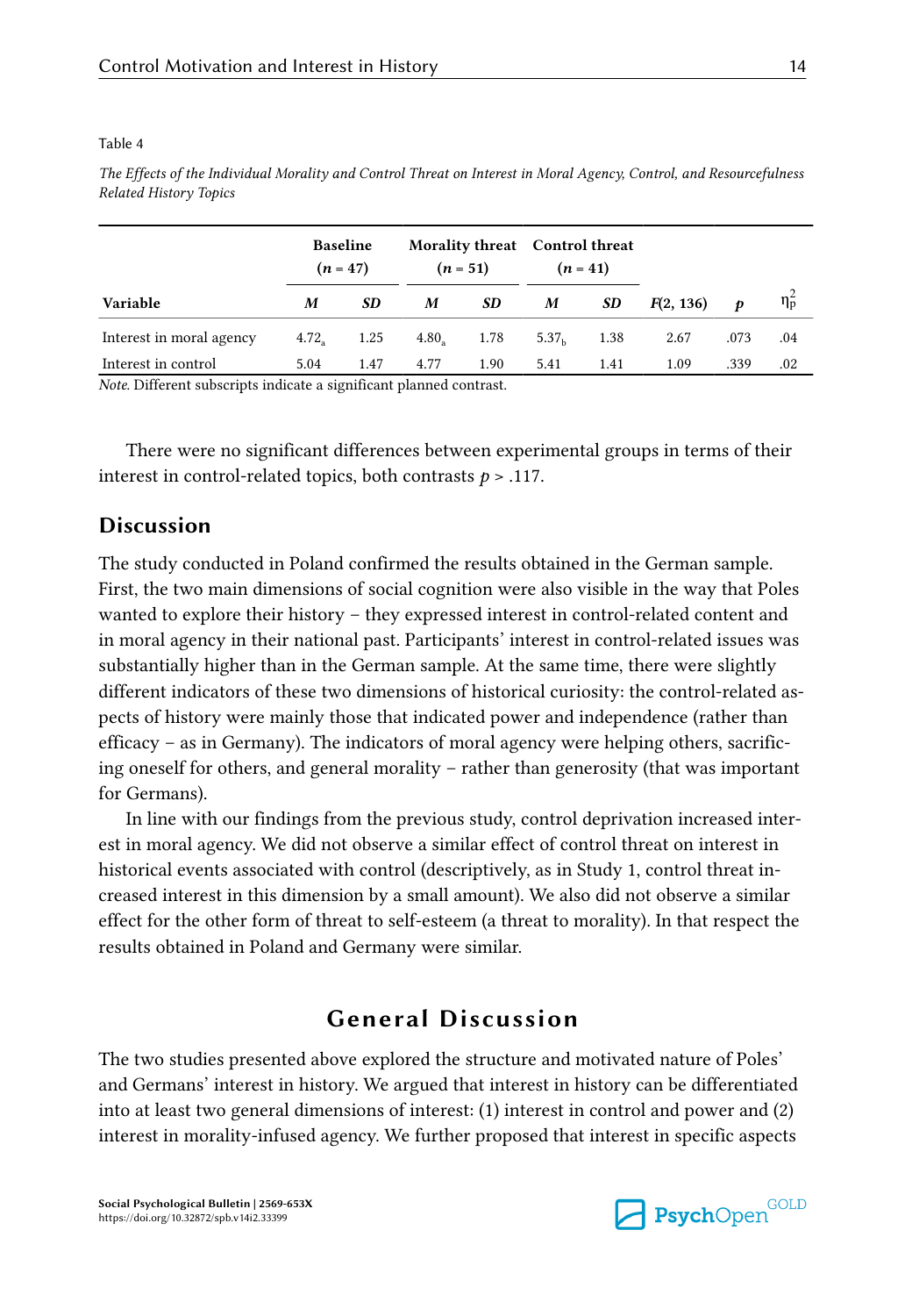of history might be motivated by current individual needs such as the need for control. Our data offer first evidence for both assumptions.

First, analyses of our participants' expressed preferences for a history lecture revealed two general dimensions of interest in national history. Importantly, although the struc‐ ture was similar in both samples, we found specific differences with regard to the items that loaded highest on the factors. We believe that it is worthwhile to pay attention to these specific differences as they might give additional insights into the unique cultural aspects of each country. We called the first dimension moral agency, such as being helpful to others, being generous (particularly in the German case) and sacrificing oneself for others (particularly in the Polish case). The differences in specific items tapping into mo‐ ral agency in both countries reflect the national history in which Poland was more often victimized, therefore moral agency was expressed through sacrifices, whereas Germany was more often in the high power position, therefore moral agency was expressed through generosity (cf. [Bilewicz & Liu, in press\)](#page-17-0). Moral acts such as heroic rescue (as in the case of Oskar Schindler) or disobedience (the example of Sophie Scholl) seem to combine high morality with an attempt to regain control in times when people were fundamentally deprived of personal control. Any act of disobedience against totalitarian regimes can be considered agentic. What is more, the results of psychological studies on moral typecasting [\(Gray & Wegner, 2009\)](#page-18-0) suggest that agency versus passivity is a fundamental dimension in moral cognition: people view others as being either moral agents (good and evil-doers) or moral patients (recipients of good and evil). Therefore, when ex‐ ploring historical episodes in which one's own national or ethnic group acted in a virtu‐ ous way people would view their in-group as both moral and agentic. As such, even a need for control could increase interest in moral agency (see below).

The second dimension of national history that Poles and Germans share is the dimension of control. The control-related aspects included the history of being independent (in Poland), powerful (in both countries) and efficacious (in Germany). These differences again reflect the divergent positions of both countries across history. What mattered in modern Polish history was rather independence from the pressures of neighboring empires (personal control, self-control), whereas in Germany it was rather power and control over others (power, impact, [Cislak, Cichocka, Wojcik, & Frankowska, 2018;](#page-17-0) [Grzelak, 1999\)](#page-18-0).

Although there was a third factor in both studies, we are hesitant to interpret these findings in depth as none of the items loaded sufficiently high on any of the factors. At best, these additional factors might further reflect the differences between the two countries. In Germany, the idealist aspects of national history emerged as a separate factor in people's interest in history. This could correspond to the importance of romantic tradition (Goethe, Schiller, Schlegel, Herder) in the creation of the German national identity [\(Seyhan, 1992](#page-19-0)). The third factor in the second study was less clear and might reflect spe‐ cific skills that are needed for survival among disadvantaged societies. During the years of communism, as well as under Nazi German occupation, Poles were effectively using

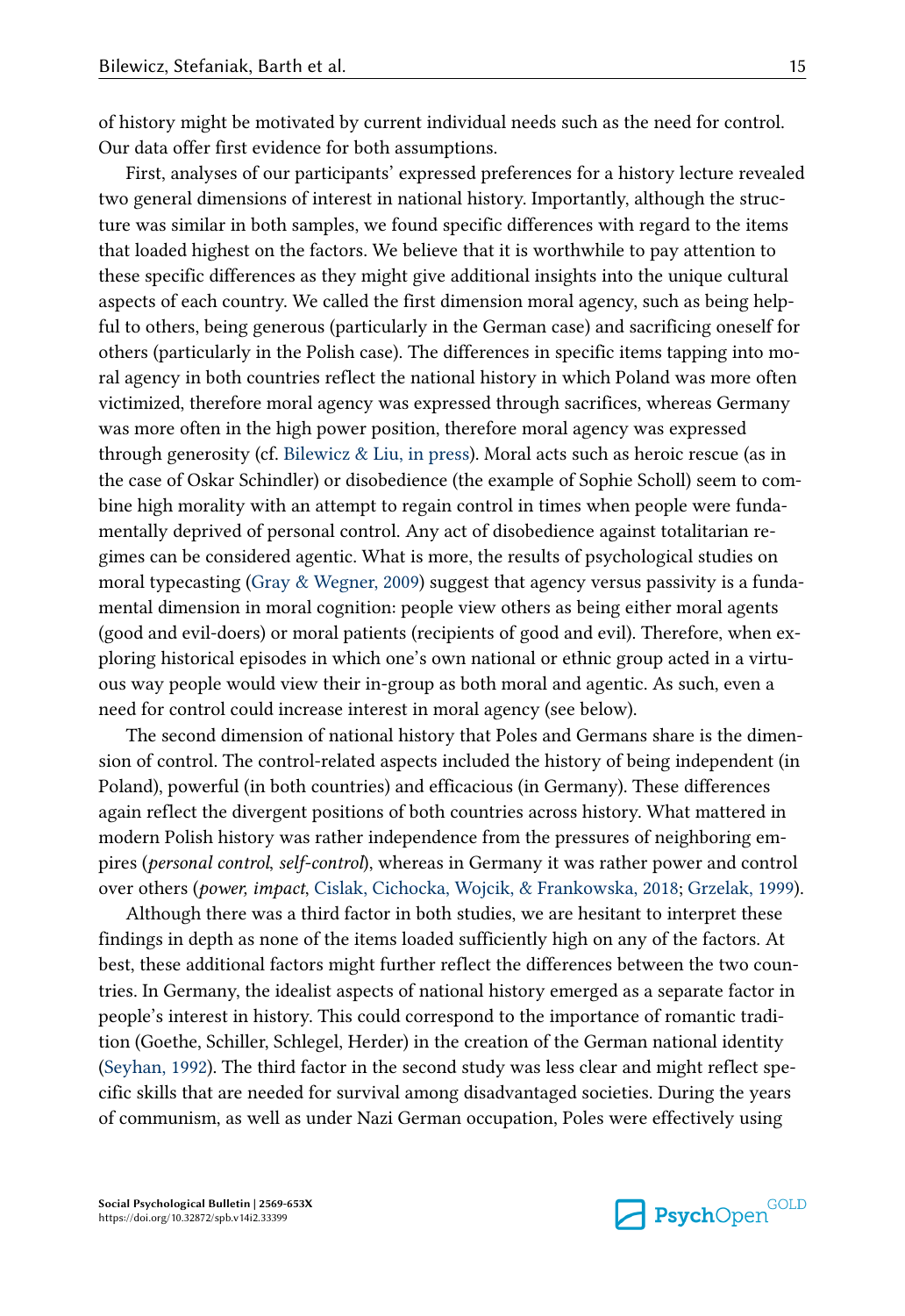informal economic strategies ("kombinowanie") that were composed of specific skills that allowed prosperity and sometimes even survival in difficult times [\(Wedel, 1986](#page-20-0)). Howev‐ er, based on the empirical evidence from our two studies, we cannot offer further insights into this interpretation and would recommend additional research.

The present research offered initial evidence for the motivated character of selective interest in history. Particularly, we observed that people's deprivation of personal control leads to greater interest in historical national moral agency. As we have argued in this work, both proposed dimensions are at their core about historical action (i.e., agency and active behavior) with one dimension focusing on morality-infused agency and the other dimension focusing on actions associated with control and power but independent of morality. When our participants were confronted with the aspects of their life that they could not control, they focused on the great righteous and generous aspects of their na‐ tional past (perhaps as a way to regain a sense of control). This process seems to corre‐ spond to the assumptions of the model of group-based control [\(Fritsche et al., 2008, 2017](#page-18-0)), however it applied only to the moral aspects of group action rather than any other forms of action. Why did we not find similar results for the dimension independent of control? We believe that the answer might be linked to the specific Polish and German historical background. It is plausible that immoral aspects of national history are threatening to people's social identity, and therefore they cannot effectively restore any threatened individual-level need. In other words, an immoral act could potentially satisfy the need for control, but it would threaten the need for acceptance and moral integrity at the same time. As such, it is arguable that people will usually prefer historic episodes that were both agentic and moral. For German participants, the most salient episodes of control and power in the recent past might be Germany's role in the two World Wars and the terrible crimes against humanity that were committed by the Nazi regime. These episodes (although highly agentic and indicative of power) might have threatened our German participants' positive sense of collective self. Consequently, they might have turned to the specific events in their nation's past that were free of an immoral stain. In contrast, our Polish participants might have shared the predominant view of Poland as one of the major victims of the conflicts of the last century with no real power or influence [\(Snyder,](#page-20-0) [2010\)](#page-20-0). As a result, moral agency might have been the more accessible dimension of his‐ torical action to them (referring to heroic deeds of a suppressed and victimized people), while examples of Polish power and control (independent of morality) were cognitively unavailable. Although these ideas are fascinating, we can only offer our readers this in‐ terpretation post hoc as we did not expect this specific pattern of results to occur. Additional data are necessary to corroborate our view. If we are correct with our assumption, replications of our studies in countries with a history of power but not of questionable morality should find increases in interest for both dimensions after control threat.

As another important point, we observed an increase in historical interest only when participants were deprived of personal control. The effect was not a general reaction to

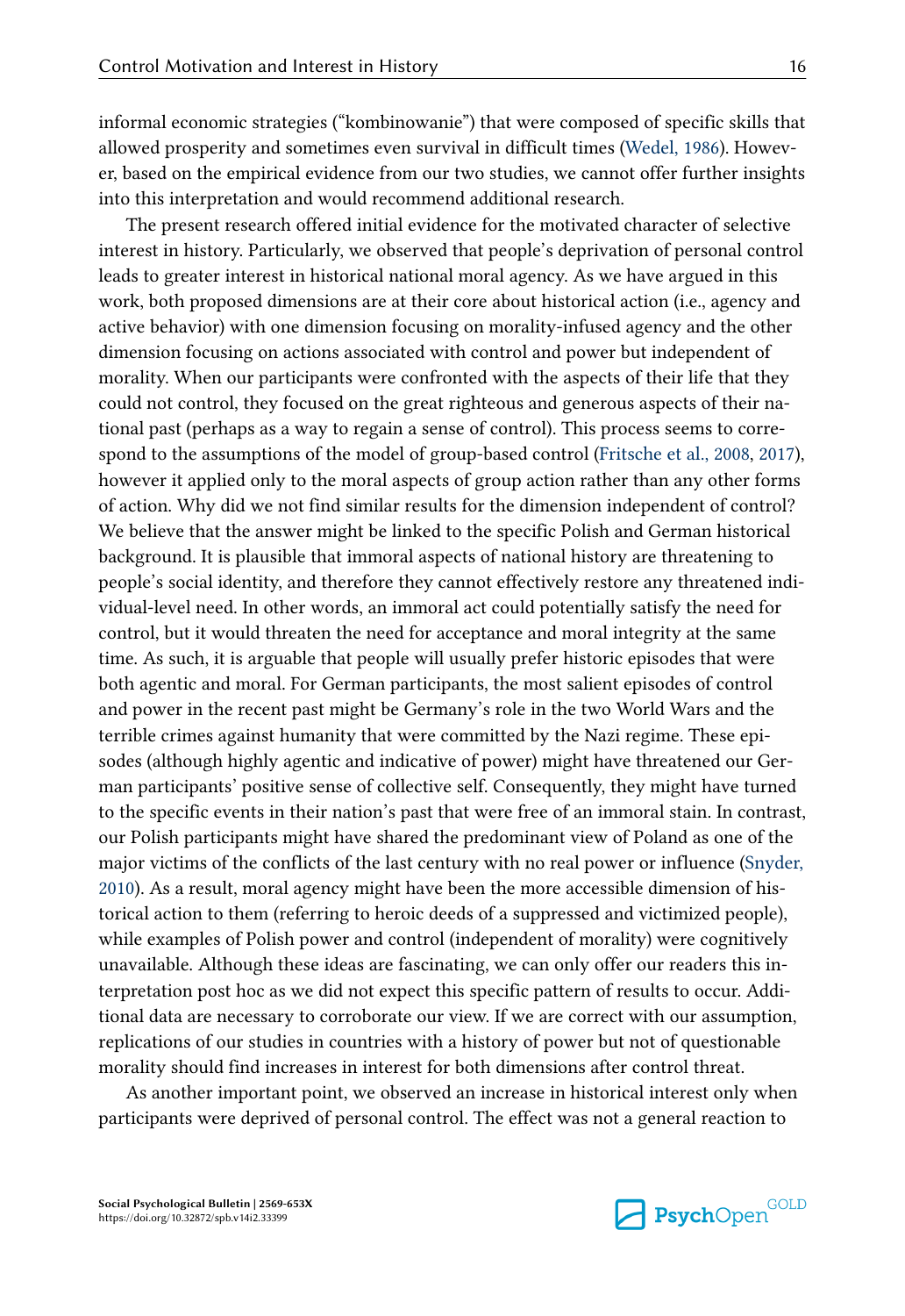threat as we did not find a similar result for our morality threat condition. This highlights the unique role of groups as a source of control and agency for individuals who are motivated to regain their sense of control. At the same time, our findings suggest that not all individual needs can be satisfied by extending the self to the group level. In the case of morality, the threat might even increase. Because the individual violation of a moral norm stands in contrast to the perceived superior morality of the in-group, this might lead to the impression that the individual self does not meet the expectations of the group ([Higgins, 1987](#page-18-0)).

Although our data point to a promising new direction for research, the present work had several important limitations. In both studies we applied only one method of control deprivation – and it is obvious that different forms of control deprivation could produce different effects in people's interest in history (although see: [Whitson & Galinsky, 2008\)](#page-20-0). The amount of options we gave our participants to choose from for the content of the lecture probably did not cover all relevant areas of interest. As such, future studies might gain additional insights from interview data or open questionnaires that aim to assess the full breadth of topics people might want to hear about. More importantly, in the present studies we inferred about the process of control-restoration, although no direct measure of people's sense of control after "meeting a historian" was included. Further studies should more directly examine whether interest in history in fact restores people's sense of personal control after it is threatened. Research in other national contexts (beyond Po‐ land and Germany) could determine whether the observed process of control restoration through the specific interest in history is indeed universal. Nevertheless, it is clear that even in countries with completely different national histories similar processes seem to shape people's interest in history in an analogous way.

In general, the studies performed in Germany and Poland point to the crucial role of control motivation in human historical curiosity. People restore their sense of personal control through active explorations in their national history, by focusing their attention on such aspects of national history that emphasize national agency and communion. Pre‐ vious research found that people compensate the threatened sense of personal control by supporting their government, political system ([Kay et al., 2008\)](#page-18-0), enhancing religious convictions ([Kay, Whitson, Gaucher, & Galinsky, 2009\)](#page-18-0) and those cultural concepts that bol‐ ster social order ([Shepherd, Kay, Landau, & Keefer, 2011\)](#page-20-0). At the same time, they stick to their national or social groups in order to restore control by membership in stronger and more agentic entities [\(Fritsche et al., 2011,](#page-18-0) [Fritsche et al., 2013](#page-18-0)). These same processes seem to be responsible for the way in which people explore their past – seeking content that allows them to create, at least temporarily, a picture of their nation (and consequent‐ ly of themselves by association) as highly moral and agentic.

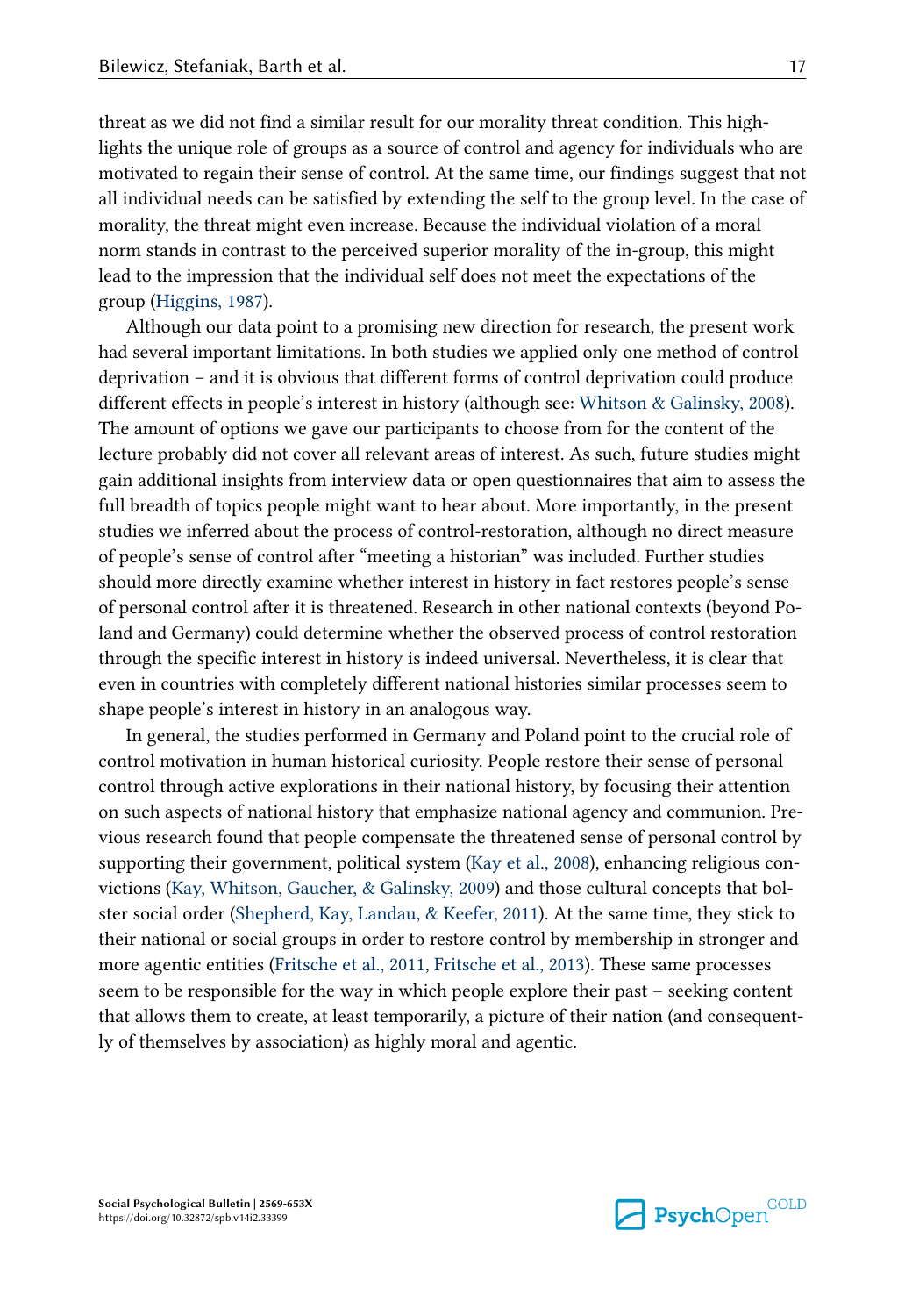<span id="page-17-0"></span>Funding: Preparation of this article was supported by the Polish National Science Center (NCN) and Deutsche Forschungsgemeinschaft (DFG) BEETHOVEN Grant DEC-2014/15/G/HS6/04589.

Competing Interests: The authors have declared that no competing interests exist.

Acknowledgments: The authors have no support to report.

## References

- Abele, A. E., & Wojciszke, B. (2014). Communal and agentic content in social cognition: A dual perspective model. Advances in Experimental Social Psychology, 50, 195-255. <https://doi.org/10.1016/B978-0-12-800284-1.00004-7>
- Bilewicz, M. (2007). History as an obstacle: Impact of temporal-based social categorizations on Polish-Jewish intergroup contact. Group Processes & Intergroup Relations, 10, 551-563. <https://doi.org/10.1177/1368430207081540>
- Bilewicz, M., & Liu, J. (in press). Collective victimhood as a form of adaptation: A world system perspective. In J. R. Vollhardt (Ed.), The social psychology of collective victimhood. Oxford, United Kingdom: Oxford University Press.
- Brewer, M. B., Hong, Y., & Li, Q. (2004). Dynamic entitativity: Perceiving groups as actors. In V. Yzerbyt, C. M. Judd, & O. Corneille (Eds.), The psychology of group perception: Contributions to the study of homogeneity, entitivity, and essentialism (pp. 25-38). New York, NY, USA: Psychology Press.
- Čehajić-Clancy, S., & Bilewicz, M. (2017). Fostering reconciliation through historical moral exemplars in a postconflict society. Peace and Conflict: Journal of Peace Psychology, 23, 288-296. <https://doi.org/10.1037/pac0000210>
- Chase-Dunn, C., Kawano, Y., & Brewer, B. D. (2000). Trade globalization since 1795: Waves of integration in the world-system. American Sociological Review, 65(1), 77-95. <https://doi.org/10.2307/2657290>
- Cislak, A., Cichocka, A., Wojcik, A. D., & Frankowska, N. (2018). Power corrupts, but control does not: What stands behind the effects of holding high positions. Personality and Social Psychology Bulletin, 44, 944-957.<https://doi.org/10.1177/0146167218757456>
- Connerton, P. (2009). How modernity forgets. New York, NY, USA: Cambridge University Press.
- Cuddy, A. J., Fiske, S. T., & Glick, P. (2007). The BIAS map: Behaviors from intergroup affect and stereotypes. Journal of Personality and Social Psychology, 92, 631-648. <https://doi.org/10.1037/0022-3514.92.4.631>
- Deci, E. L., & Ryan, R. M. (2000). The "what" and "why" of goal pursuits: Human needs and the selfdetermination of behavior. Psychological Inquiry, 11(4), 227-268. [https://doi.org/10.1207/S15327965PLI1104\\_01](https://doi.org/10.1207/S15327965PLI1104_01)

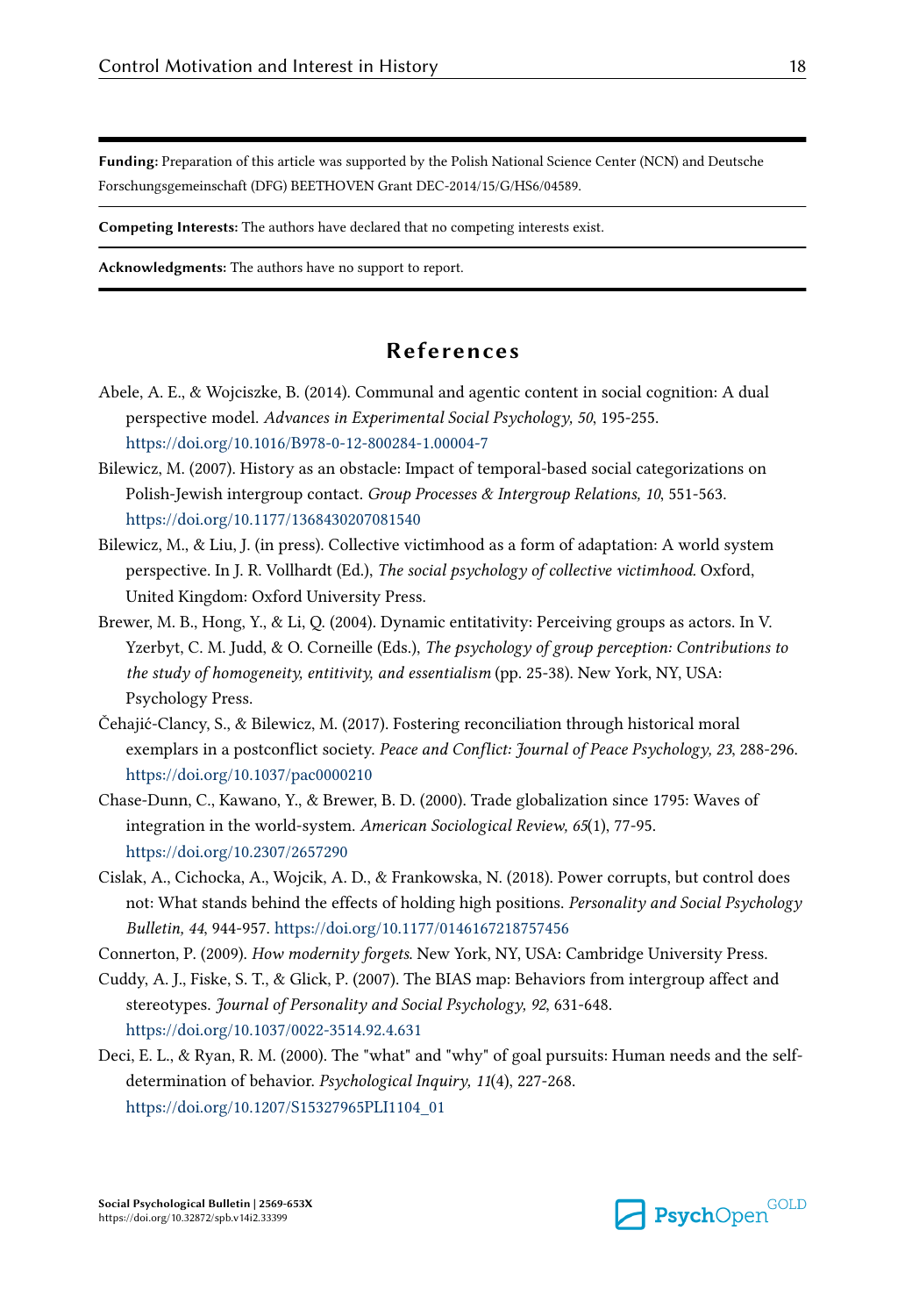- <span id="page-18-0"></span>Ellemers, N., Spears, R., & Doosje, B. (2002). Self and social identity. Annual Review of Psychology, 53, 161-186. <https://doi.org/10.1146/annurev.psych.53.100901.135228>
- Fritsche, I., Cohrs, J. C., Kessler, T., & Bauer, J. (2012). Global warming is breeding social conflict: The subtle impact of climate change threat on authoritarian tendencies. Journal of Environmental Psychology, 32(1), 1-10. <https://doi.org/10.1016/j.jenvp.2011.10.002>
- Fritsche, I., Jonas, E., Ablasser, C., Beyer, M., Kuban, J., Manger, A. M., & Schultz, M. (2013). The power of we: Evidence for group-based control. Journal of Experimental Social Psychology, 49(1), 19-32.<https://doi.org/10.1016/j.jesp.2012.07.014>
- Fritsche, I., Jonas, E., & Fankhänel, T. (2008). The role of control motivation in mortality salience effects on ingroup support and defense. Journal of Personality and Social Psychology, 95, 524-541. <https://doi.org/10.1037/a0012666>
- Fritsche, I., Jonas, E., & Kessler, T. (2011). Collective reactions to threat: Implications for intergroup conflict and for solving societal crises. Social Issues and Policy Review, 5(1), 101-136. <https://doi.org/10.1111/j.1751-2409.2011.01027.x>
- Fritsche, I., Moya, M., Bukowski, M., Jugert, P., de Lemus, S., Decker, O., . . . Navarro‐Carrillo, G. (2017). The great recession and group‐based control: Converting personal helplessness into social class in-group trust and collective action. Journal of Social Issues, 73, 117-137. <https://doi.org/10.1111/josi.12207>
- Fukuyama, F. (1989). The end of history? The National Interest, 16, 3-18.
- Gray, K., & Wegner, D. M. (2009). Moral typecasting: Divergent perceptions of moral agents and moral patients. Journal of Personality and Social Psychology, 96, 505-520. <https://doi.org/10.1037/a0013748>
- Greenaway, K. H., Haslam, S. A., Cruwys, T., Branscombe, N. R., Ysseldyk, R., & Heldreth, C. (2015). From "we" to "me": Group identification enhances perceived personal control with consequences for health and well-being. Journal of Personality and Social Psychology, 109, 53-74. <https://doi.org/10.1037/pspi0000019>
- Grzelak, J. (1999). Preferencje kontroli i zachowania społeczne [Control preferences and social behaviours]. Studia Psychologiczne, 37, 93-114.
- Harari, J. N. (2014). Sapiens: A brief history of humankind. London, United Kingdom: Harvill Secker.
- Higgins, E. T. (1987). Self-discrepancy: A theory relating self and affect. Psychological Review, 94, 319-340. <https://doi.org/10.1037/0033-295X.94.3.319>
- Kay, A. C., Gaucher, D., Napier, J. L., Callan, M. J., & Laurin, K. (2008). God and the government: Testing a compensatory control mechanism for the support of external systems. Journal of Personality and Social Psychology, 95, 18-35. <https://doi.org/10.1037/0022-3514.95.1.18>
- Kay, A. C., Whitson, J. A., Gaucher, D., & Galinsky, A. D. (2009). Compensatory control: Achieving order through the mind, our institutions, and the heavens. Current Directions in Psychological Science, 18(5), 264-268. <https://doi.org/10.1111/j.1467-8721.2009.01649.x>
- Kessler, T., & Cohrs, J. C. (2008). The evolution of authoritarian processes: Fostering cooperation in large-scale groups. Group Dynamics: Theory, Research, and Practice, 12, 73-84. <https://doi.org/10.1037/1089-2699.12.1.73>

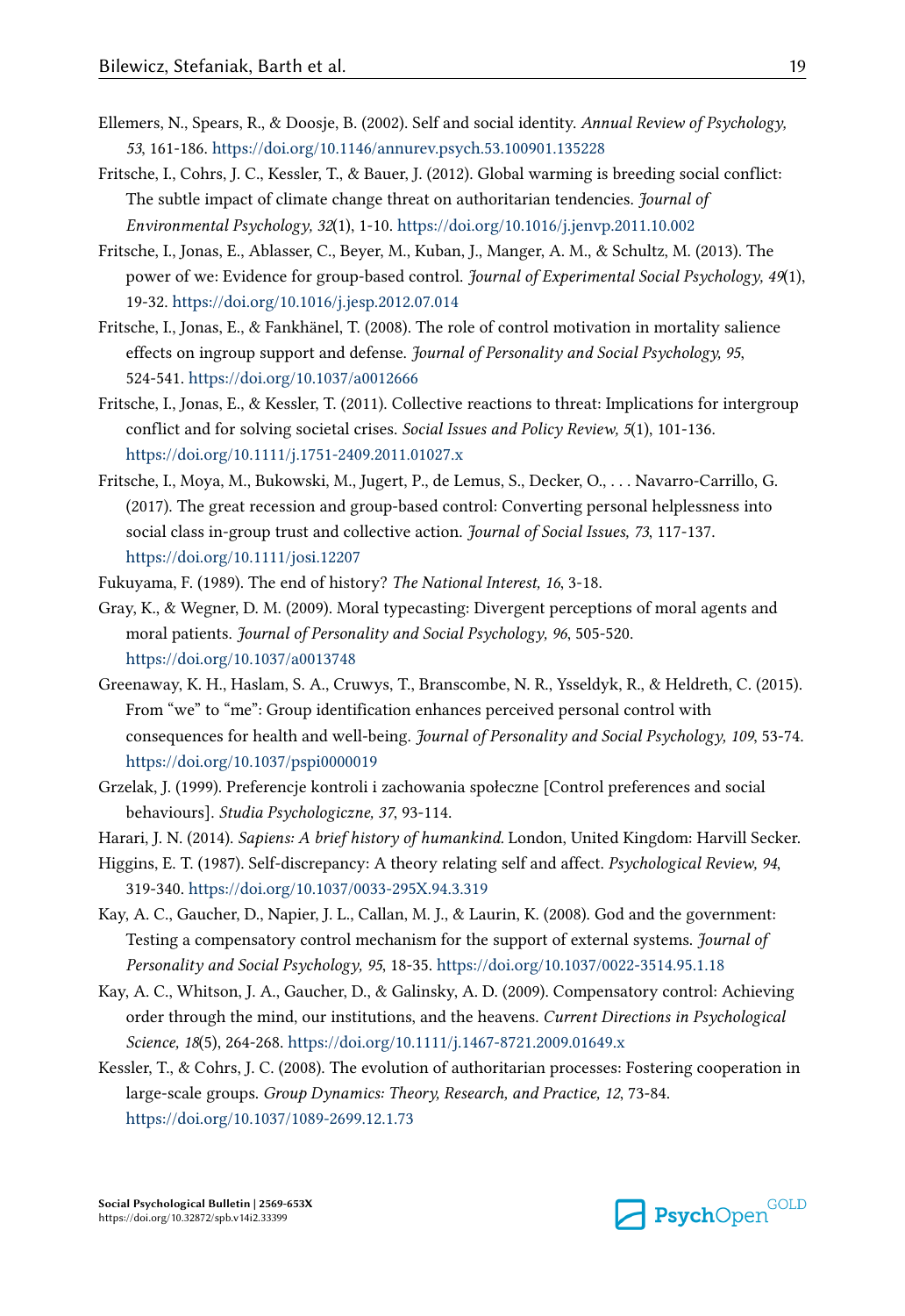- <span id="page-19-0"></span>Krajewski, M. (1999). Śmierć w Breslau [Death in Breslau]. Wrocław, Poland: Wydawnictwo Dolnośląskie.
- Krajewski, M. (2003). Koniec świata w Breslau [End of the world in Breslau]. Warszawa, Poland: Wydawnictwo W.A.B.
- Kreindler, S. A. (2005). A dual group processes model of individual differences in prejudice. Personality and Social Psychology Review, 9, 90-107. [https://doi.org/10.1207/s15327957pspr0902\\_1](https://doi.org/10.1207/s15327957pspr0902_1)
- Leach, C. W., Ellemers, N., & Barreto, M. (2007). Group virtue: The importance of morality (vs. competence and sociability) in the positive evaluation of in-groups. Journal of Personality and Social Psychology, 93, 234-249. <https://doi.org/10.1037/0022-3514.93.2.234>
- Lewicka, M. (2005). Ways to make people active: The role of place attachment, cultural capital, and neighborhood ties. Journal of Environmental Psychology, 25(4), 381-395. <https://doi.org/10.1016/j.jenvp.2005.10.004>
- Lewicka, M. (2008). Place attachment, place identity, and place memory: Restoring the forgotten city past. Journal of Environmental Psychology, 28, 209-231. <https://doi.org/10.1016/j.jenvp.2008.02.001>
- Lewicka, M. (2012). Psychologia miejsca [Psychology of place]. Warszawa, Poland: Wydawnictwo Naukowe "Scholar".
- Lewicka, M. (2013). Localism and activity as two dimensions of people–place bonding: The role of cultural capital. Journal of Environmental Psychology, 36, 43-53. <https://doi.org/10.1016/j.jenvp.2013.07.002>
- Lewicka, M. (2014). In search of roots: Memory as enabler of place attachment. In L. C. Manzo & P. Devine-Wright (Eds.), Place attachment: Advances in theory, methods, and applications (pp. 49-60). New York, NY, USA: Routledge.
- Petty, R. E., Briñol, P., Loersch, C., & McCaslin, M. J. (2009). The need for cognition. In M. R. Leary & R. H. Hoyle (Eds.), Handbook of individual differences in social behavior (pp. 318-329). New York, NY, USA: Guilford Press.
- Pittman, T. S. (1998). Motivation. In D. T. Gilbert, S. T. Fiske, & G. Lindzey (Eds.), The handbook of social psychology (Vol. 1, pp. 549-590). New York, NY, USA: McGraw-Hill.
- Reeder, G. D., & Brewer, M. B. (1979). A schematic model of dispositional attribution in interpersonal perception. Psychological Review, 86(1), 61-79. <https://doi.org/10.1037/0033-295X.86.1.61>
- Rothbaum, F., Weisz, J. R., & Snyder, S. S. (1982). Changing the world and changing the self: A twoprocess model of perceived control. Journal of Personality and Social Psychology, 42(1), 5-37. <https://doi.org/10.1037/0022-3514.42.1.5>
- Sani, F., Bowe, M., & Herrera, M. (2008). Perceived collective continuity and social well-being: Exploring the connections. European Journal of Social Psychology, 38(2), 365-374. <https://doi.org/10.1002/ejsp.461>
- Seyhan, A. (1992). Representation and its discontents: The critical legacy of German romanticism. Berkeley, CA, USA: University of California Press.

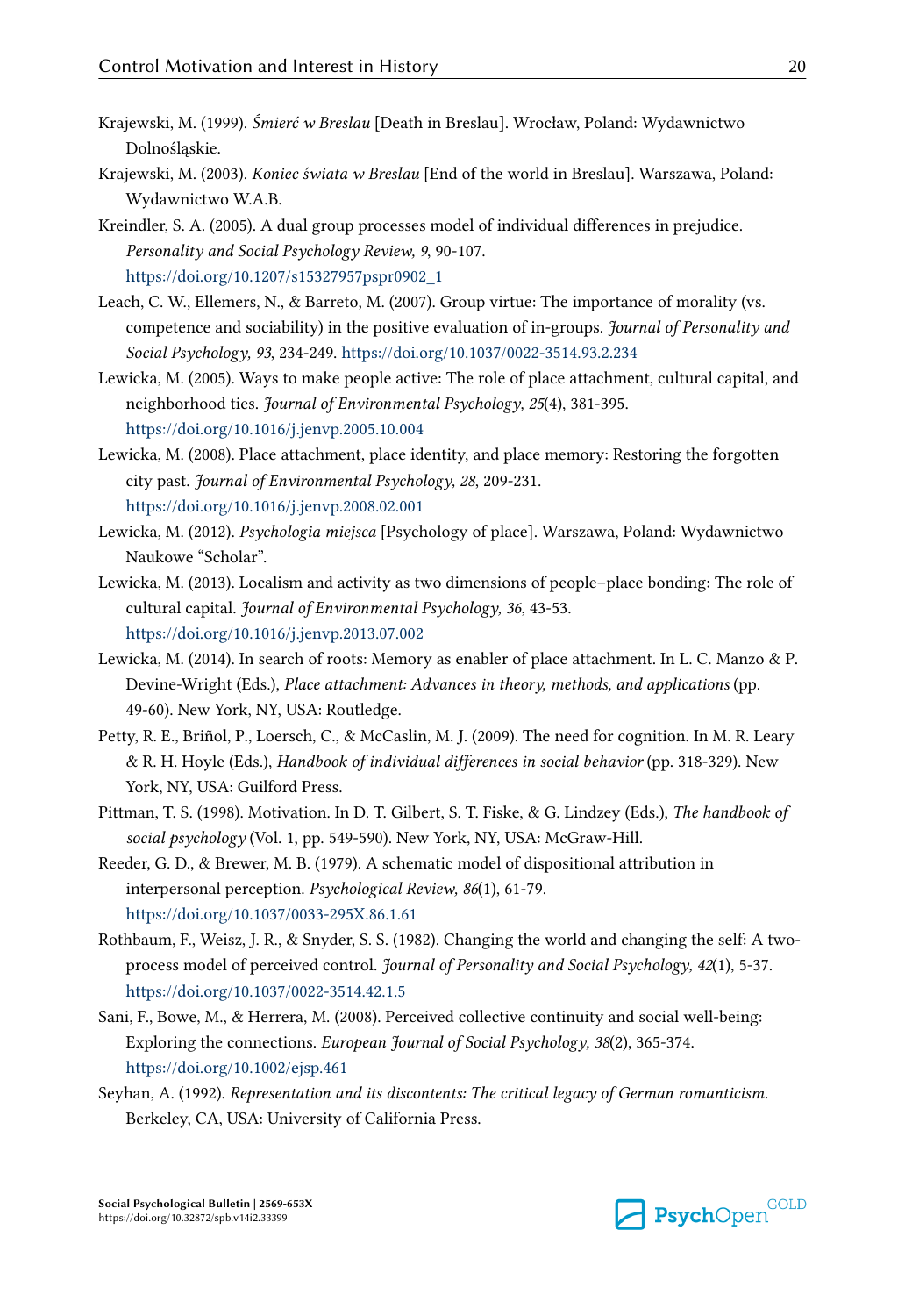- <span id="page-20-0"></span>Shepherd, S., Kay, A. C., Landau, M. J., & Keefer, L. A. (2011). Evidence for the specificity of control motivations in worldview defense: Distinguishing compensatory control from uncertainty management and terror management processes. *Journal of Experimental Social Psychology*, 47(5), 949-958.<https://doi.org/10.1016/j.jesp.2011.03.026>
- Skinner, E. A. (1996). A guide to constructs of control. Journal of Personality and Social Psychology, 71, 549-570. <https://doi.org/10.1037/0022-3514.71.3.549>
- Smeekes, A. (2015). National nostalgia: A group-based emotion that benefits the in-group but hampers intergroup relations. International Journal of Intercultural Relations, 49, 54-67. <https://doi.org/10.1016/j.ijintrel.2015.07.001>
- Snyder, T. (2010). Bloodlands: Europe between Stalin and Hitler. London, United Kingdom: Bodley Head.
- Snyder, T. (2015). Black earth: The Holocaust as history and warning. New York, NY, USA: Tim Duggan Books.
- Snyder, T. (2017). On tyranny: Lessons from the twentieth century. New York, NY, USA: Tim Duggan Books.
- Stefaniak, A., Bilewicz, M., & Lewicka, M. (2017). The merits of teaching local history: Increased place attachment enhances civic engagement and social trust. Journal of Environmental Psychology, 51, 217-225. <https://doi.org/10.1016/j.jenvp.2017.03.014>
- Stevens, L. E., & Fiske, S. T. (1995). Motivation and cognition in social life: A social survival perspective. Social Cognition, 13(3), 189-214. <https://doi.org/10.1521/soco.1995.13.3.189>
- Stollberg, J., Fritsche, I., & Bäcker, A. (2015). Striving for group agency: Threat to personal control increases the attractiveness of agentic groups. Frontiers in Psychology, 6, Article 649. <https://doi.org/10.3389/fpsyg.2015.00649>
- Stollberg, J., Fritsche, I., & Jonas, E. (2017). The groupy shift: Conformity to liberal ingroup norms as a group-based response to threatened personal control. Social Cognition, 35(4), 374-394. <https://doi.org/10.1521/soco.2017.35.4.374>
- Turner, J. C., Hogg, M., Oakes, P., Reicher, S., & Wetherell, M. (1987). Rediscovering the social group: A self-categorization theory. Oxford, United Kingdom: Basil Blackwell.
- Twardoch, S. (2016). Król [King]. Kraków, Poland: Wydawnictwo Literackie.
- Watson, D., Clark, L. A., & Tellegen, A. (1988). Development and validation of brief measures of positive and negative affect: The PANAS scales. Journal of Personality and Social Psychology, 54, 1063-1070. <https://doi.org/10.1037/0022-3514.54.6.1063>
- Wedel, J. R. (1986). The private Poland: An anthropologist's look at everyday life. New York, NY, USA: Facts on File.
- Whitson, J. A., & Galinsky, A. D. (2008). Lacking control increases illusory pattern perception. Science, 322, 115-117.<https://doi.org/10.1126/science.1159845>
- Wildschut, T., Bruder, M., Robertson, S., van Tilburg, W. A., & Sedikides, C. (2014). Collective nostalgia: A group-level emotion that confers unique benefits on the group. Journal of Personality and Social Psychology, 107, 844-863.<https://doi.org/10.1037/a0037760>



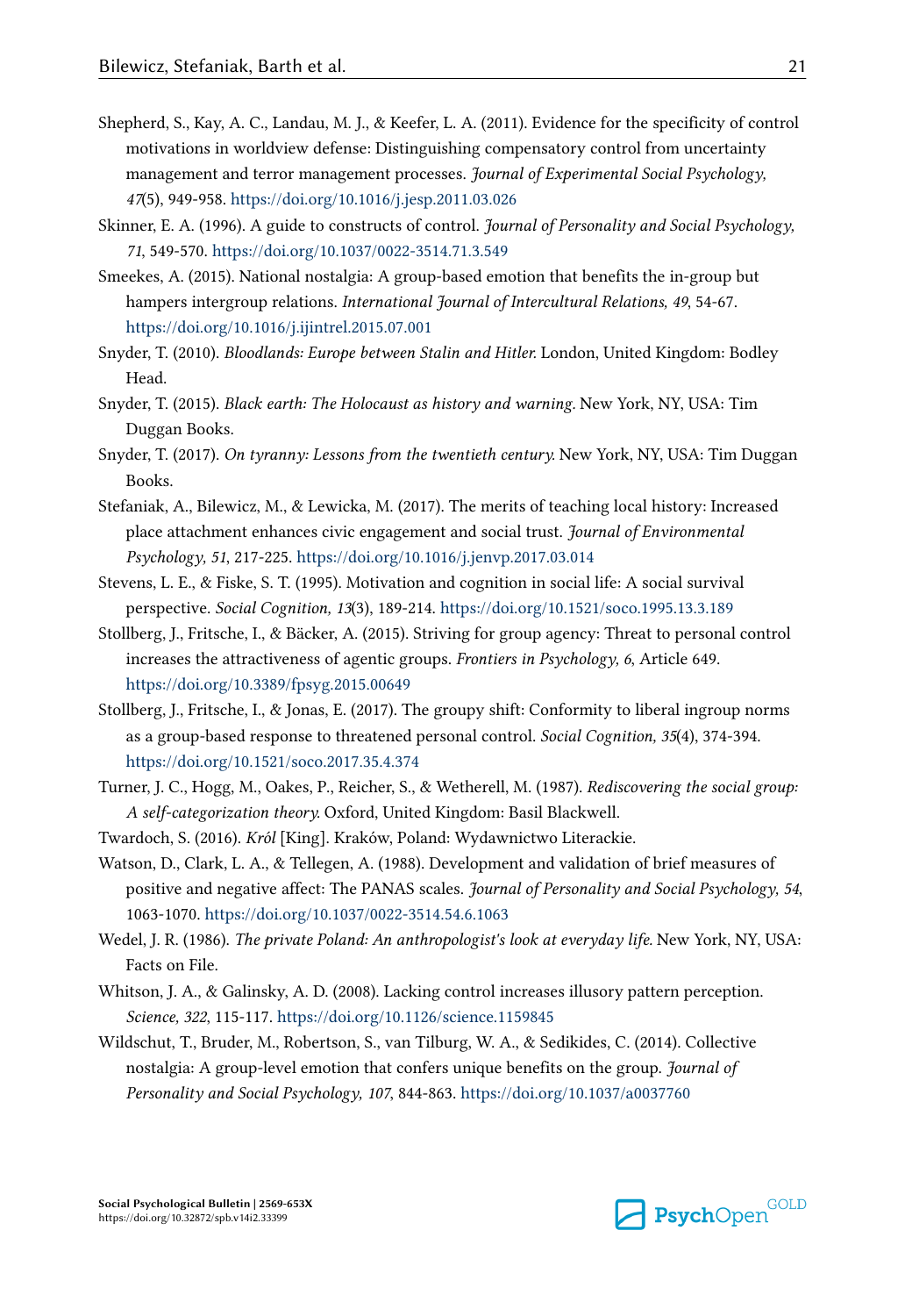- <span id="page-21-0"></span>Witkowska, M., Beneda, M., Čehajić-Clancy, S., & Bilewicz, M. (2018). Fostering contact after historical atrocities: The potential of moral exemplars. Political Psychology, 40(3), 565-582. <https://doi.org/10.1111/pops.12529>
- Wojciszke, B. (2005). Morality and competence in person- and self-perception. European Review of Social Psychology, 16(1), 155-188.<https://doi.org/10.1080/10463280500229619>
- Wójcik, A., Lewicka, M., & Bilewicz, M. (2010). Living on the ashes. Collective representations of Polish-Jewish history among people living in the former Warsaw Ghetto area. Cities, 27(4), 195-203. <https://doi.org/10.1016/j.cities.2010.01.002>
- Wójcik, A., Lewicka, M., & Bilewicz, M. (2011). Tolerancyjny Oświęcim. Diagnoza Postaw Mieszkańców Oświęcimia wobec Obcych [Tolerance in Oświęcim. Diagnosis of the attitudes of Oświęcim inhabitants toward others]. Oświęcim, Poland: Centrum Żydowskie w Oświęcimiu.

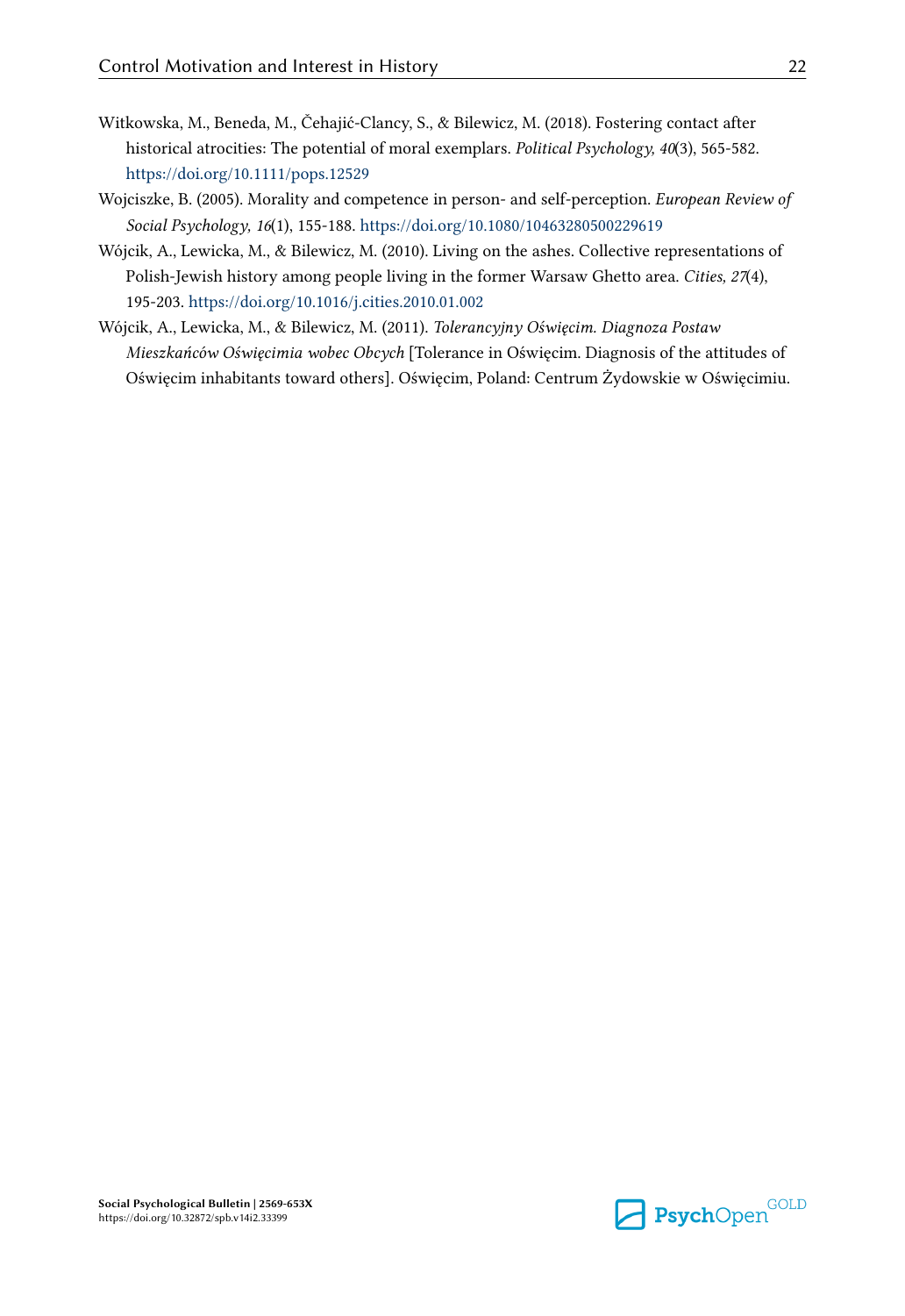# Appendices

## <span id="page-22-0"></span>Appendix A: Pretest of Control Threat and Morality Threat Manipulation

Prior to the research presented in this article, we conducted a binational pilot study aimed at pretesting manipulation materials. The pilot study questionnaire was translated from English to Polish and German. Following the translation the research team (some of whom are fluent in all three lan‐ guages) discussed the Polish and German versions in order to ensure their equivalence. The pilot study utilized a between-subjects factorial design with one experimental factor (individual threat) with three levels (morality threat vs. control threat vs. baseline condition). The manipulation materials read as follows:

| Morality threat                                                                                                                                                        | <b>Control threat</b>                                                                                                                                                  | <b>Baseline</b>                                                                                                                                    |
|------------------------------------------------------------------------------------------------------------------------------------------------------------------------|------------------------------------------------------------------------------------------------------------------------------------------------------------------------|----------------------------------------------------------------------------------------------------------------------------------------------------|
| People's lives are guided by the social<br>rules that define what is good and bad,<br>and what one should or shouldn't do.                                             | People most of the time feel that they<br>have a lot of influence over what<br>happens in their lives.                                                                 | People like to have positive feelings in<br>everyday life.                                                                                         |
| However, sometimes, people severely<br>violate these rules, which usually results<br>in negative feelings of guilt and shame.                                          | However, sometimes people recognize<br>that this is not true at all, which usually<br>results in negative feelings of<br>helplessness and anxiety.                     | However, sometimes people are in a<br>negative mood without any reason,<br>which results in negative feelings of<br>displeasure and uneasiness.    |
| Now, please, spend a moment thinking<br>about two situations from your own life<br>when you broke one or more of these<br>important rules and later felt bad about it. | Now, please, spend a moment thinking<br>about two situations from your own life<br>when you felt that you did not have any<br>influence over some aspect of your life. | Now, please, spend a moment thinking<br>about two situations from your own life<br>when you were in a negative mood<br>without any obvious reason. |
| Please describe these two events below.                                                                                                                                | Please describe these two events below.                                                                                                                                | Please describe these two events below.                                                                                                            |

## Dependent Variables

## Semantic Differential

Directly after the manipulation participants were asked to indicate how they felt in situations that they described. Their answers were assessed on a 7-point semantic differential scale containing 12 bipolar choices. The different feelings that the participants were asked to evaluate pertained to morality (3 items, e.g., *dishonest-honest*) and control (4 items, e.g., *uncertain-certain*) dimension; there were also 2 items pertaining to judgments of competence (e.g., *competent-incompetent*), 2 items pertaining to warmth (e.g., *friendly-unfriendly*) and one additional filler item (sad-happy). Evaluation by an Unknown Observer

Following the semantic differential scale and a filler task (PANAS; [Watson, Clark, & Tellegen,](#page-20-0) [1988\)](#page-20-0), the participants were asked to imagine that they were being evaluated by a stranger who does not know anything about them and who would form their opinion about them based solely on the descriptions of the two events that the participants had provided earlier. The participants were then presented with a list of 22 descriptive items pertaining to control (e.g., with no influence), morality (e.g., dishonest), competence (e.g., resourceful), and warmth (e.g., friendly), there were also 3 filler items: happy, depressed, and sad. The participants indicated the extent to which the observer would judge them to possess each of these traits on a scale from  $1 = not$  at all to  $7 = very$  much.

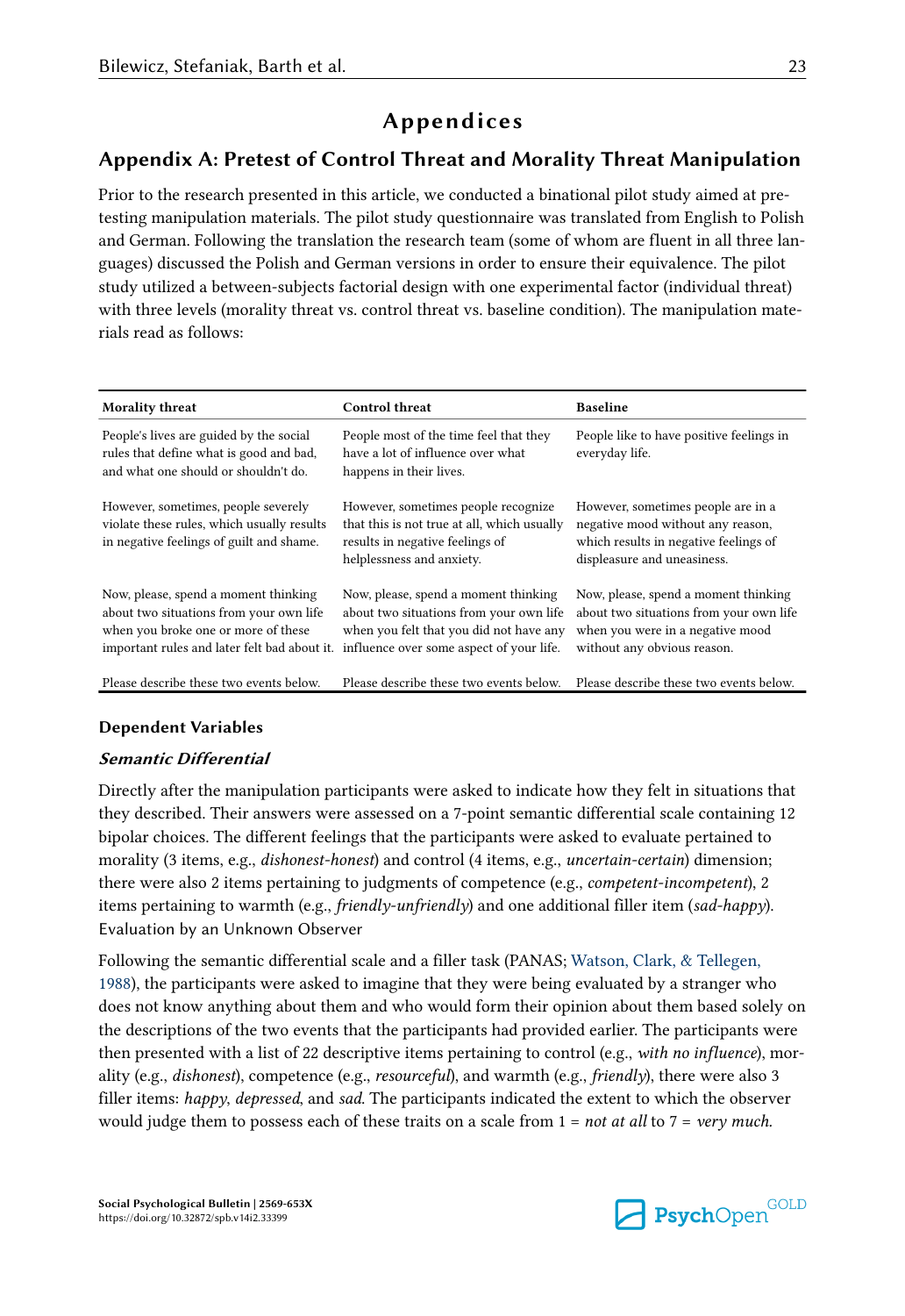#### Results in Germany

#### **Participants**

One hundred and fifty-five German participants volunteered to participate in the study. The data was collected in University of Leipzig (Germany) facilities, and therefore the sample consisted mostly of University of Leipzig students (92%). Among the participants 59% were female, 40% male and 1% indicated "other" as their gender. Participants' age ranged from 18 to 42,  $M = 23.45$ ,  $SD =$ 3.75.

#### Results

Participants' responses on the semantic differential scale were factor-analyzed using a Principal Component Analysis with an Oblimin rotation. The solution returned 3 factors that explained 28.19%, 22.01%, and 10.10% of the variance. Three items, dishonest, guilty and foolish, loaded equally strongly on more than one dimension and therefore were disregarded. All morality and warmth items loaded on the first factor. The second factor was loaded by control items only. The third factor was loaded by one control item (*uncertain*) and one competence item (*incompetent*). All items loading on to the same factor were averaged to create composite scores. As a result, we obtained three subscales pertaining to morality and warmth (friendly, unfair, nice;  $\alpha = .74$ ); control (agentic, powerless - reversed, I had a lot of control;  $\alpha = .73$ ); control and competence (competent, certain;  $\alpha$  = .46). Additionally, since we were primarily interested in the effects of the experimental manipulation on the morality and control dimension, we recreated the first factor using the morality item only (unfair). A higher score on a given subscale indicated a higher self-evaluation on its respective dimension.

We used the exact same procedure to determine the factorial structure of the scale measuring evaluation by a stranger. All 19 items (i.e., all items except for the filler items) were entered into a Principal Component Analysis with an Oblimin rotation. The solution returned 4 factors that ex‐ plained 28.93%, 19.08%, 7.49% and 6.03% of variance. Two items, competent and efficient, loaded equally strongly on more than one dimension and therefore were disregarded. All morality and warmth items loaded on the first factor. The second and third factor pertained to low and high control dimensions respectively. The fourth factor comprised one control item (uncertain) and one competence item (smart), however since both of them loaded negatively we disregarded this factor as presenting the analysis residuals without any theoretical sense. All items loading on to the same factor were averaged to create composite scores. As a result, we obtained three subscales pertaining to morality and warmth (immoral-reversed, good-natured, friendly, fair, untrustworthy-reversed, loyal, sincere, dishonest-reversed, selfless;  $\alpha = .89$ ); low control (helpless, weak, powerless, with no control;  $\alpha$  = .82) and high control (*agentic, mighty;*  $\alpha$  = .68). Additionally, since we were primarily interested in the effects of the experimental manipulation on the morality and control dimension, we recreated the first factor using the morality items only (immoral-reversed, fair, untrustworthy*reversed, loyal, sincere, dishonest-reversed, selfless;*  $\alpha$  *= .84). A higher score on a given subscale indi*cated a higher self-evaluation on its respective dimension.

In order to verify whether the experimental manipulation proved effective in affecting participants' emotions and their assumption of how they might be judged by a stranger, we conducted two mixed model ANOVAs. Since we were specifically interested in the effects on the morality and control dimension, only subscales pertaining to these two dimensions are reported below. They were entered as a repeated measure dependent variable with two (for the first DV: morality, con-

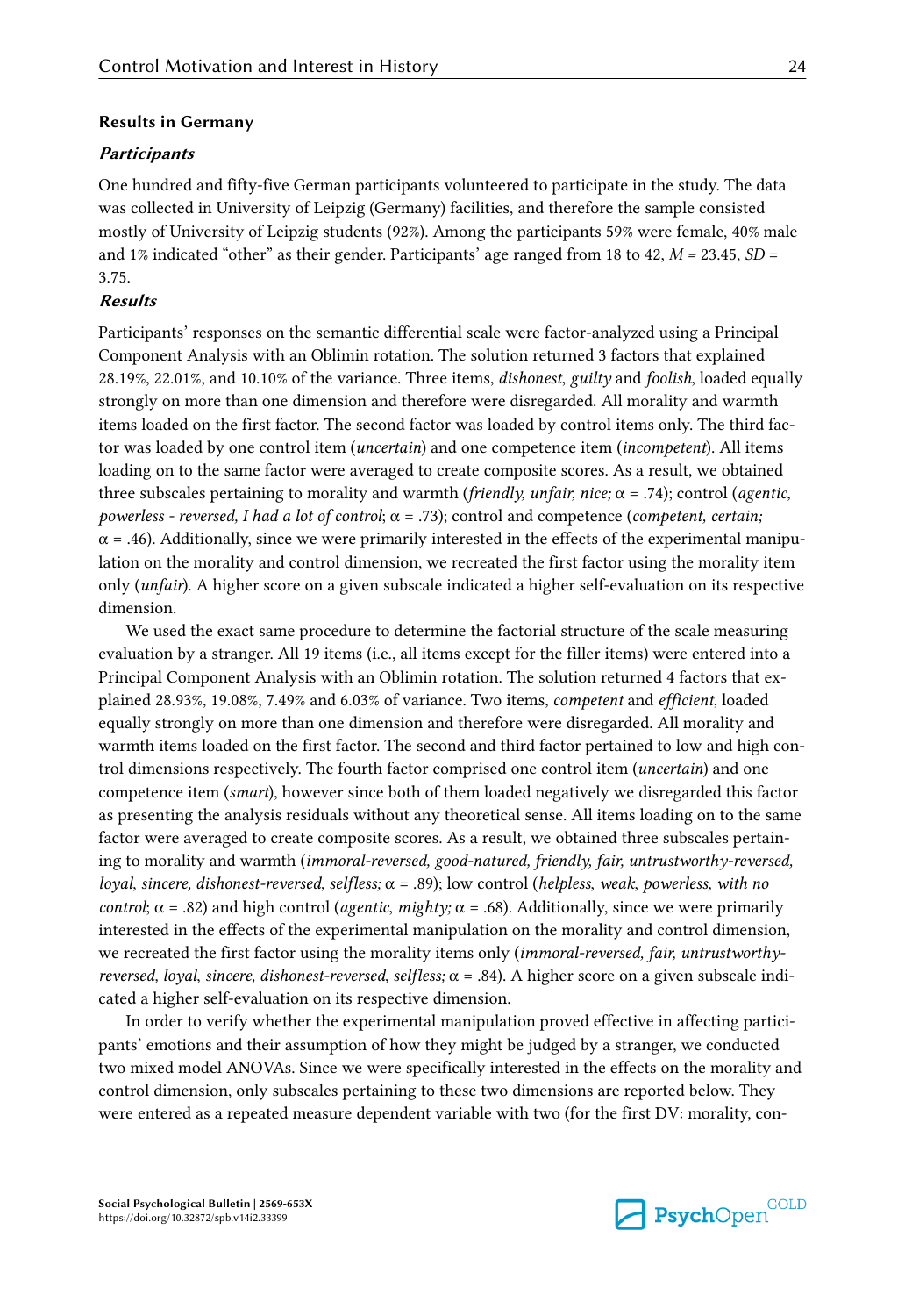trol) or three (for the second DV: morality, low control, high control) levels. The experimental group was entered as a between subjects factor (see Table A.1 in [Appendix A\)](#page-22-0).

#### Table A.1

The Effects of the Individual Morality and Control Threat on Morality and Control Self-evaluation Subscale of Semantic Differential Measure and on Morality and Control Subscales of the Evaluation by a Stranger Scale

| Variable                                | M                   | SD                            | M                   | SD                                   | M                                   | SD                    |
|-----------------------------------------|---------------------|-------------------------------|---------------------|--------------------------------------|-------------------------------------|-----------------------|
|                                         |                     | <b>Baseline</b><br>$(n = 51)$ |                     | <b>Morality threat</b><br>$(n = 50)$ | $(n = 47)$                          | <b>Control threat</b> |
| Morality (own feelings)                 | 3.08                | 1.32                          | $2.40$ <sub>2</sub> | 1.20                                 | 3.55 <sub>b</sub>                   | 1.76                  |
| Control (own feelings)                  | $2.87_a$            | 1.02                          | 3.65 <sub>b</sub>   | 1.36                                 | 2.08 <sub>c</sub>                   | 1.17                  |
|                                         |                     | <b>Baseline</b><br>$(n = 52)$ |                     | <b>Morality threat</b><br>$(n = 50)$ | <b>Control threat</b><br>$(n = 51)$ |                       |
| Morality (evaluation by a stranger)     | 4.26                | 1.04                          | 3.05 <sub>b</sub>   | 1.38                                 | 4.98 <sub>c</sub>                   | .96                   |
| Low Control (evaluation by a stranger)  | $4.40$ <sub>2</sub> | 1.40                          | 3.75 <sub>b</sub>   | 1.25                                 | 4.84.                               | 1.20                  |
| High Control (evaluation by a stranger) | 3.01                | 1.18                          | 3.53 <sub>°</sub>   | 1.14                                 | 2.88 <sub>b</sub>                   | 1.11                  |

Note. Means with differing subscripts (in each row) are significantly different at  $p < .05$  (or lower) based on Bonferroni's post hoc paired comparisons.

With regard to the first dependent variable, the semantic differential scale, neither the main effect of experimental group was significant,  $F(2, 145) = .59$ ,  $p = .557$ ,  $\eta_p^2 = .008$  nor was the main effect of the evaluation dimension,  $F(1, 145) = 1.02$ ,  $p = .314$ ,  $\eta_p^2 = .007$ . As predicted, we observed a significant interaction,  $F(2, 145) = 30.10$ ,  $p < .001$ ,  $\eta_{p}^{2} = .293$ . Participants in the control deprivation condition felt less in control than participants in the morality ( $p < .001$ ) and baseline ( $p = .004$ ) conditions, and the two latter conditions also differed significantly from each other ( $p = .004$ ). Furthermore, participants who were asked to remember their immoral acts declared experiencing emotions related to morality significantly less intensely than did participants in the control condition ( $p$ )  $\leq$  .001) and marginally less intensely than those the baseline condition ( $p = .057$ ), while the two latter conditions did not differ significantly from each other ( $p = .313$ )<sup>1</sup>.

The results were similar for evaluations by an imaginary stranger although this time the main effect for the experimental group was significant,  $F(2, 150) = 25.18$ ,  $p < .001$ ,  $\eta_{\rm p}^2 = .251$ , and so was the main effect of the dimension,  $F(2, 281) = 36.84$ ,  $p < .001$ ,  $\eta_p^2 = .197$ . Again, these main effects were qualified by a significant interaction,  $F(4,\,281)$  = 13.72,  $p$  < .001,  $\eta_p^2$  = .155. Under control threat participants were significantly more prone to expect a stranger to see them as low in control and significantly less prone to expect a stranger to attribute high control to them as compared to partic‐



<sup>1)</sup> We repeated the analysis for the three original subscales of morality and warmth, high control, and high control and competence. The results for the morality and warmth subscale descriptively replicated results observed in the analysis using its shortened version (the morality subscale), however this time all conditions differed significantly from each other. The results of the high control and high competence dimension replicated descriptively those for the pure high control subscale but only the difference between baseline and control condition was statistically significant.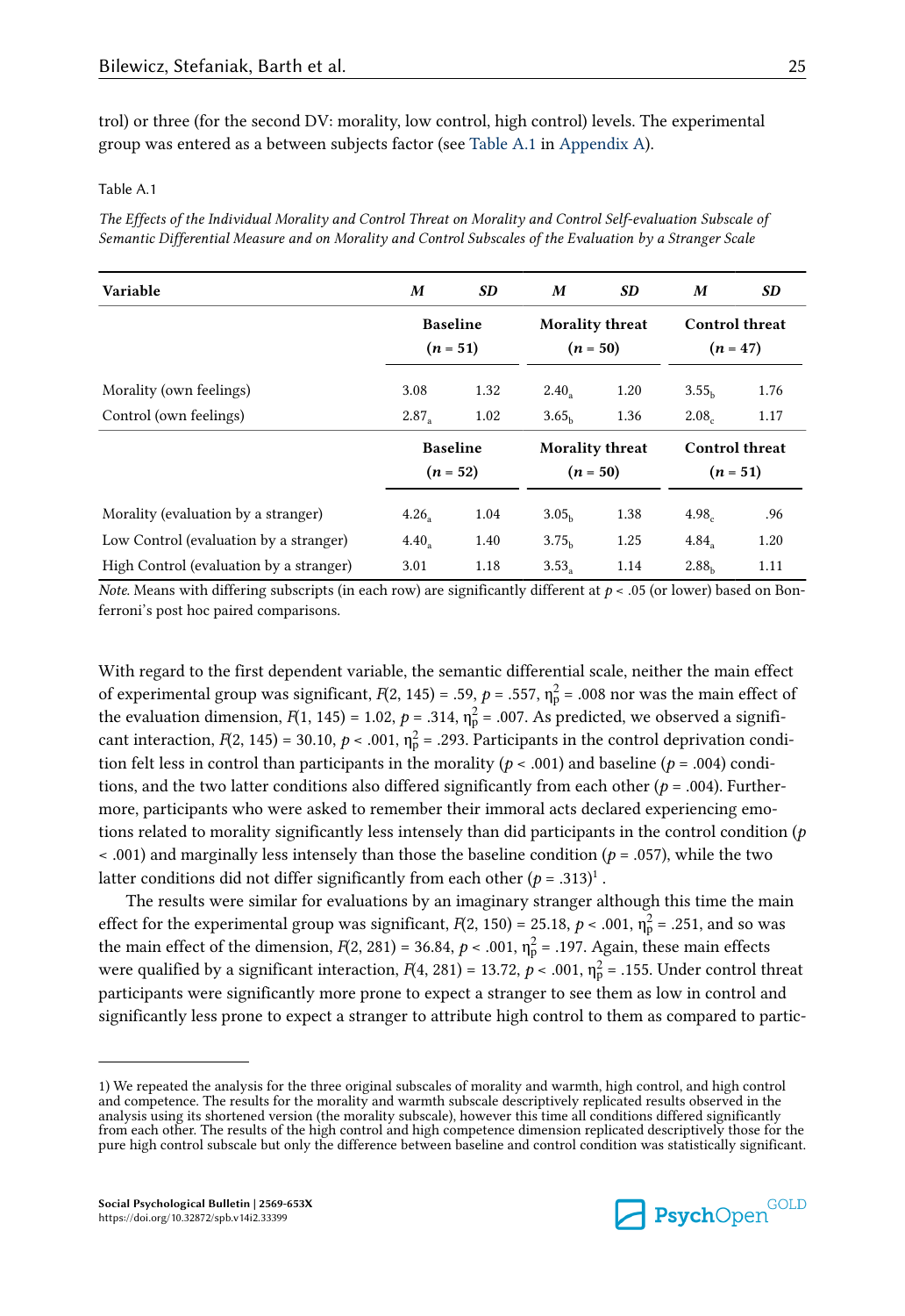ipants in the morality deprivation condition ( $p < .001$  and  $p = .013$ ). The differences between the control deprivation and baseline condition were not significant for the low ( $p = .256$ ) or high con-

trol dimension ( $p = 1.00$ ). The morality deprivation and baseline groups differed significantly or marginally from each other for both subscales ( $p = .032$  and  $p = .069$  respectively).

In terms of stranger's judgment on the morality dimension, all groups were significantly differ‐ ent from one another. Specifically, the morality deprivation group believed that a stranger would judge them to be significantly less moral than both the control deprivation ( $p < .001$ ) and the baseline group ( $p < .001$ ). The control threat group expected a stranger to rate them as significantly more moral than the baseline group ( $p = .005$ )<sup>2</sup>.

#### Results in Poland

#### **Participants**

One hundred and forty-one individuals participated in the pretest in Poland. The data was collected at the main library of the University of Warsaw. Thus, the sample consisted mainly of students. They were between 18 and 29 years of age  $(M = 21.65; SD = 2.19)$ . The majority of the sample (71.6%) was female, 27.7% was male, while 1 person did not indicate their gender (0.7%). Results

The participants' responses to the semantic differential questions were factor-analyzed using a Principal Component Analysis with an Oblimin rotation. All items pertaining to control loaded on a single factor and all items pertaining to morality loaded on a single factor. The competence items were split between the *morality* ("smart-stupid") and *control* ("competent-incompetent") factors and since this solution did not make theoretical sense, they were excluded from further analyses. Items pertaining to warmth loaded on a single factor, but as warmth was not the main focus of the study we do not describe these results below. We next computed composite scores on the two subscales of interest: the morality subscale (3 items;  $\alpha$  = .63) and the control subscale (4 items;  $\alpha$  = .79). Higher scores on these subscales indicate higher evaluations of one's morality or control.

The exact same procedure was used to determine the factorial structure of the scale measuring evaluation by a stranger: we entered all 19 items (i.e., all items except for the filler items) into a Principal Component Analysis with an Oblimin rotation. The solution returned 3 factors that ex‐ plained 27.66%, 25.62%, and 8.84% of variance. All items loading on to the same factor were aver‐ aged to create composite scores pertaining to competence and power (competent, efficient, smart, agentic, mighty;  $\alpha = .86$ ), morality (dishonest, loyal, untrustworthy, immoral, sincere, unfair, good-natured;  $\alpha$  = .85; note that all these items were recoded so that higher scores reflect higher morality); and control (*uncertain, helpless, powerless, with no control, weak*;  $\alpha$  = .89; please note that all items were recoded so that higher scores reflect higher judgments of control); 2 items, friendly and selfless, loaded equally strongly on the competence and morality factors and were therefore excluded from subsequent analyses. As with the semantic differential scale, we were primarily interested in the effects of the experimental manipulation on the morality and control subscales and therefore only these results are reported below.

With the aim to verify whether the experimental manipulation indeed affected participants' own feelings and their perceptions of how they might be judged by a stranger in terms of their



<sup>2)</sup> We repeated the analysis replacing the morality subscale with the original morality and warmth subscale. The results did not differ from those reported here.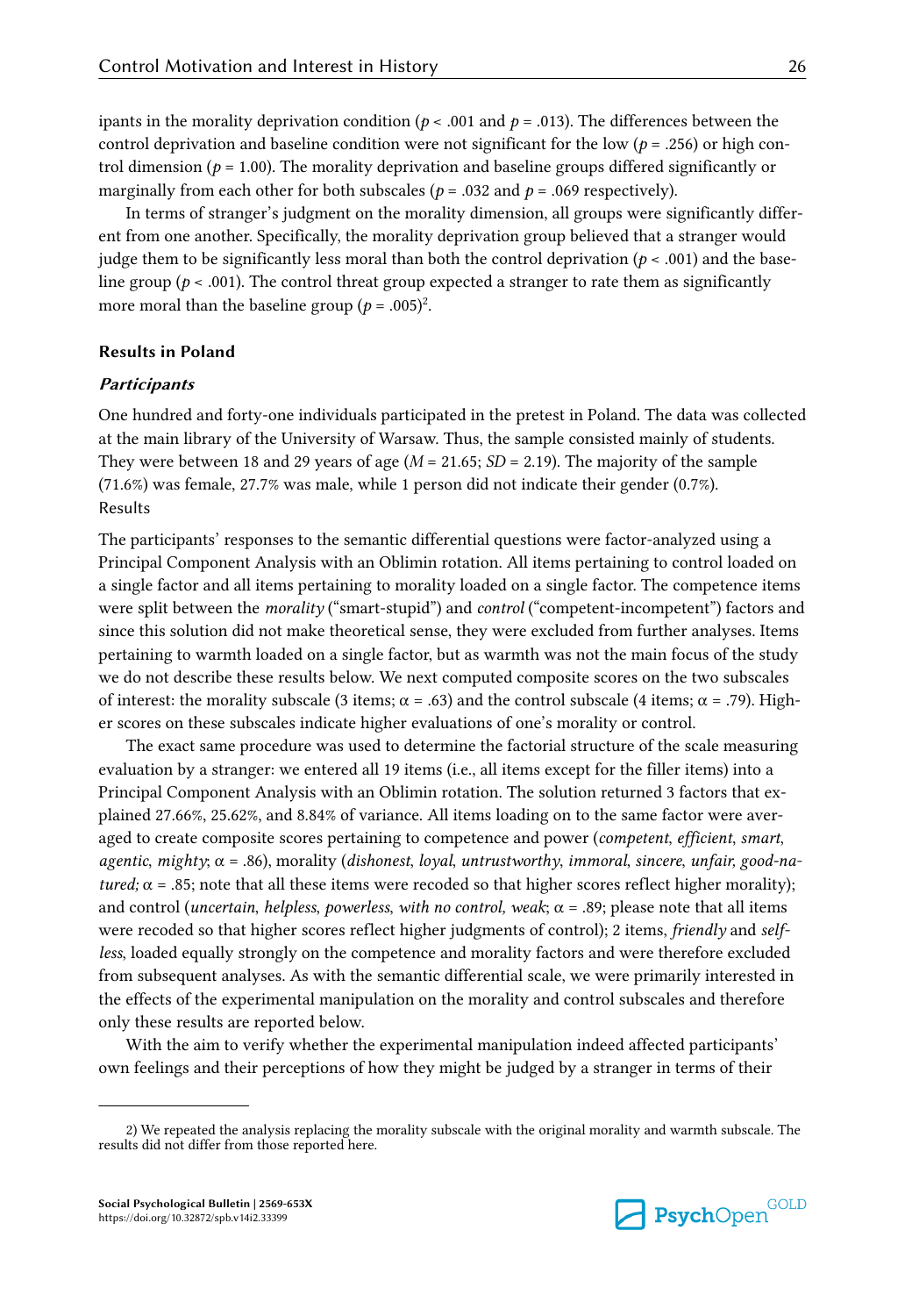morality and control, two mixed model ANOVAs were conducted with judgments of control and morality (either by the self or by a stranger) entered as a repeated measure dependent variable with two levels and experimental group entered as a between subjects factor (see Table A.2 in [Appendix](#page-22-0) [A](#page-22-0)).

#### Table A.2

The Effects of the Individual Morality and Control Threat on Morality and Control Self-evaluation Subscale of Semantic Differential Measure and on Morality and Control Subscales of the Evaluation by a Stranger Scale

|                                     | <b>Baseline</b><br>$(n = 43)$ |      | <b>Morality threat</b><br>$(n = 43)$ |      | <b>Control threat</b> | $(n = 46)$ |
|-------------------------------------|-------------------------------|------|--------------------------------------|------|-----------------------|------------|
| Variable                            | M                             | SD   | M                                    | SD   | M                     | <b>SD</b>  |
| Morality (own feelings)             | 3.91                          | 0.87 | 3.81                                 | 0.85 | 3.84                  | 0.96       |
| Control (own feelings)              | 2.74                          | 1.41 | 3.32 <sub>2</sub>                    | 1.06 | 1.79 <sub>b</sub>     | 0.88       |
| Morality (evaluation by a stranger) | 4.57.                         | 0.97 | 4.31 <sub>b</sub>                    | 1.14 | 5.26 <sub>c</sub>     | 1.01       |
| Control (evaluation by a stranger)  | 3.78                          | 1.54 | 3.32                                 | 1.26 | 3.14 <sub>b</sub>     | 1.52       |

Note. Means with differing subscripts (in each row) are significantly different at  $p < .05$  (or lower) based on Bonferroni's post hoc paired comparisons.

With regard to the semantic differential self-evaluation scale, the main effect of experimental group was significant,  $F(2, 129) = 10.59$ ,  $p < .001$ ,  $\eta_p^2 = .14$  and so was the main effect of the evaluation subscale,  $F(1, 129) = 118.34$ ,  $p < .001$ ,  $\eta_p^2 = .48$ . As predicted, these main effects were qualified by a significant interaction,  $F(2, 129) = 16.11$ ,  $p < .001$ ,  $\eta_p^2 = .20$ . Participants in the control deprivation condition declared that they experienced emotions associated with control less than participants in the morality threat ( $p < .001$ ) and baseline ( $p < .001$ ) conditions, who only marginally differed from each other ( $p = .053$ ). Contrary to our predictions, participants who were asked to remember their immoral acts did not differ from participants in the other two conditions in terms of experiencing morality-related feelings (all  $p$ s were highly insignificant and thus the Bonferroni adjustments yielded only values of 1.000).<sup>3</sup>

The results were similar for evaluations by an imaginary stranger, although this time the main effect for the experimental group was not significant  $F(2, 129) = 2.35$ ,  $p = .100$ ,  $\eta_p^2 = .04$ . The participants believed that a stranger would rate them as significantly more moral than in control,  $F(1, 129)$ = 19.59,  $p < .001$ ,  $\eta_p^2$  = .13. Again, these main effects were qualified by a significant interaction,  $F(2)$ , 129) = 39.44,  $p < .001$ ,  $\eta_p^2$  = .38. Participants in the control deprivation condition reported that a stranger would judge them to have significantly less control than participants in the morality deprivation condition ( $p < .001$ ), but the comparison with the baseline group was not significant



<sup>3)</sup> We did create composite scores of all items loading on the morality and control factors (including the 2 competence items) and repeated the mixed-design ANOVAs reported here for these two composite measures. The results for the control dimension (inclusive of the "competent-incompetent" competence item did not change) while the results for<br>the morality dimension (inclusive of the "smart-stupid" competence item) actually became significant in the in the control threat and baseline conditions. However, as these latter effects were driven primarily by the "smartstupid" item, which arguably is not as strongly related to the concept of morality as judgments of what is right and wrong, we decided not to report this result and focus on the pure morality dimension instead.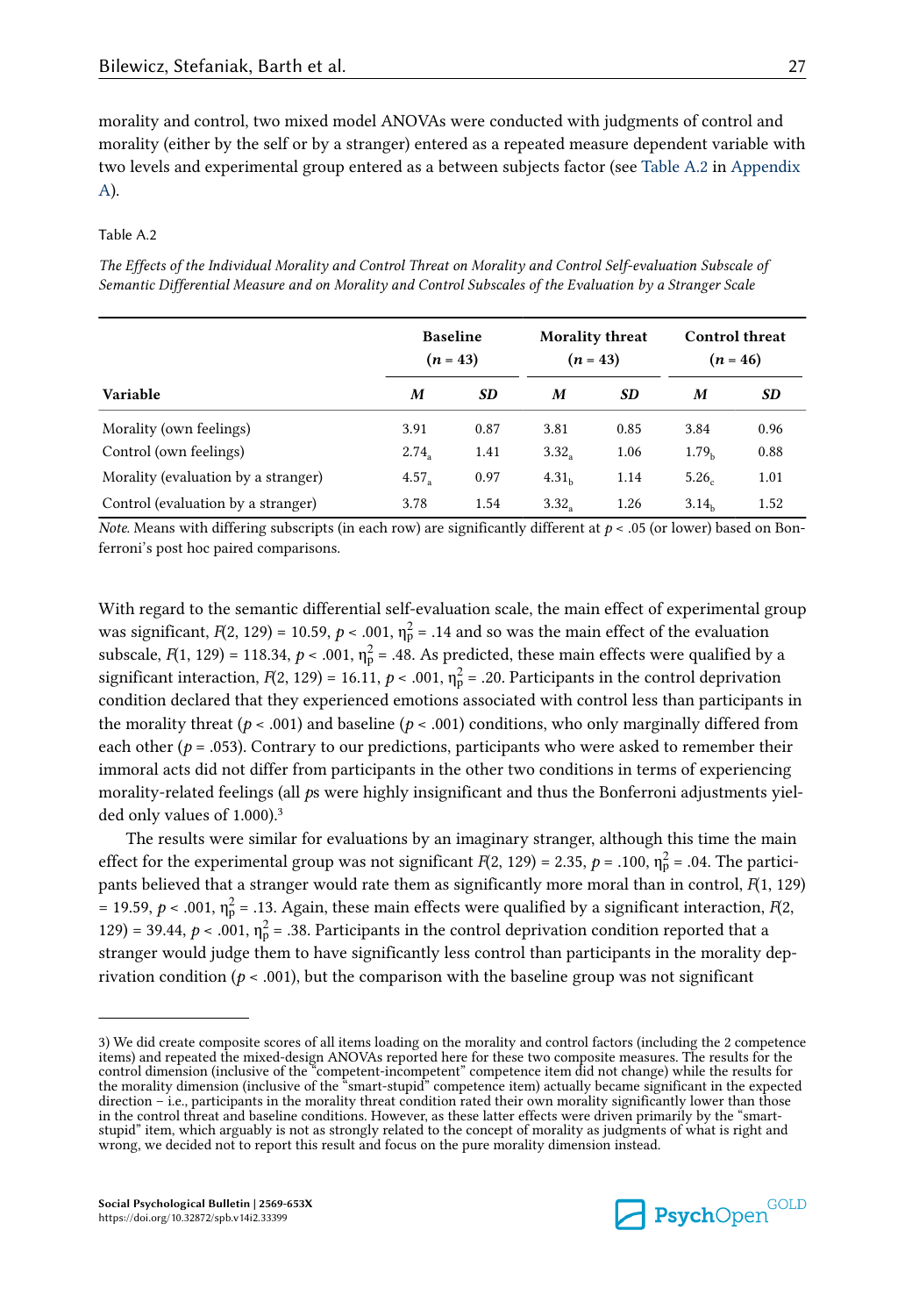( $p = .099$ ). The morality deprivation and baseline groups did not differ from each other ( $p = .246$ ). In terms of evaluations of morality, all groups were significantly different from one another. Specifically, the morality deprivation group believed that a stranger would judge them to be significantly less moral than both the control deprivation ( $p < .001$ ) and the baseline group ( $p < .001$ ). The control threat group expected a stranger to rate them as significantly more moral than the baseline group ( $p = .008$ ).<sup>4</sup>

## Conclusions

Overall, the pretest study results provided substantial support for the validity of the experimental manipulation and showed that indeed recalling past states of morality and control threat resulted in experiencing such threat. While the morality threat did not result in the expected shift in selfevaluations on the morality dimension in Poland, we decided to keep this manipulation as it was successful in Germany and also had the expected effect on the evaluation by a stranger measure.

In most comparisons, the baseline condition means were in between the means of the two other conditions (morality and control threat). In order to make the baseline condition even more emotionally neutral in the main study, we decided to change its content for a description of an every‐ day habit.

<sup>4)</sup> We also excluded the 3 competence items from the first factor of the evaluation by a stranger scale factor solution in order to create a composite score of high power (which is similar to high control) and entered this composite measure as a third within-subjects dependent variable in a mixed-design ANOVA but the effect of the experimental manipulation on this measure was not significant ( $p > .500$ ).

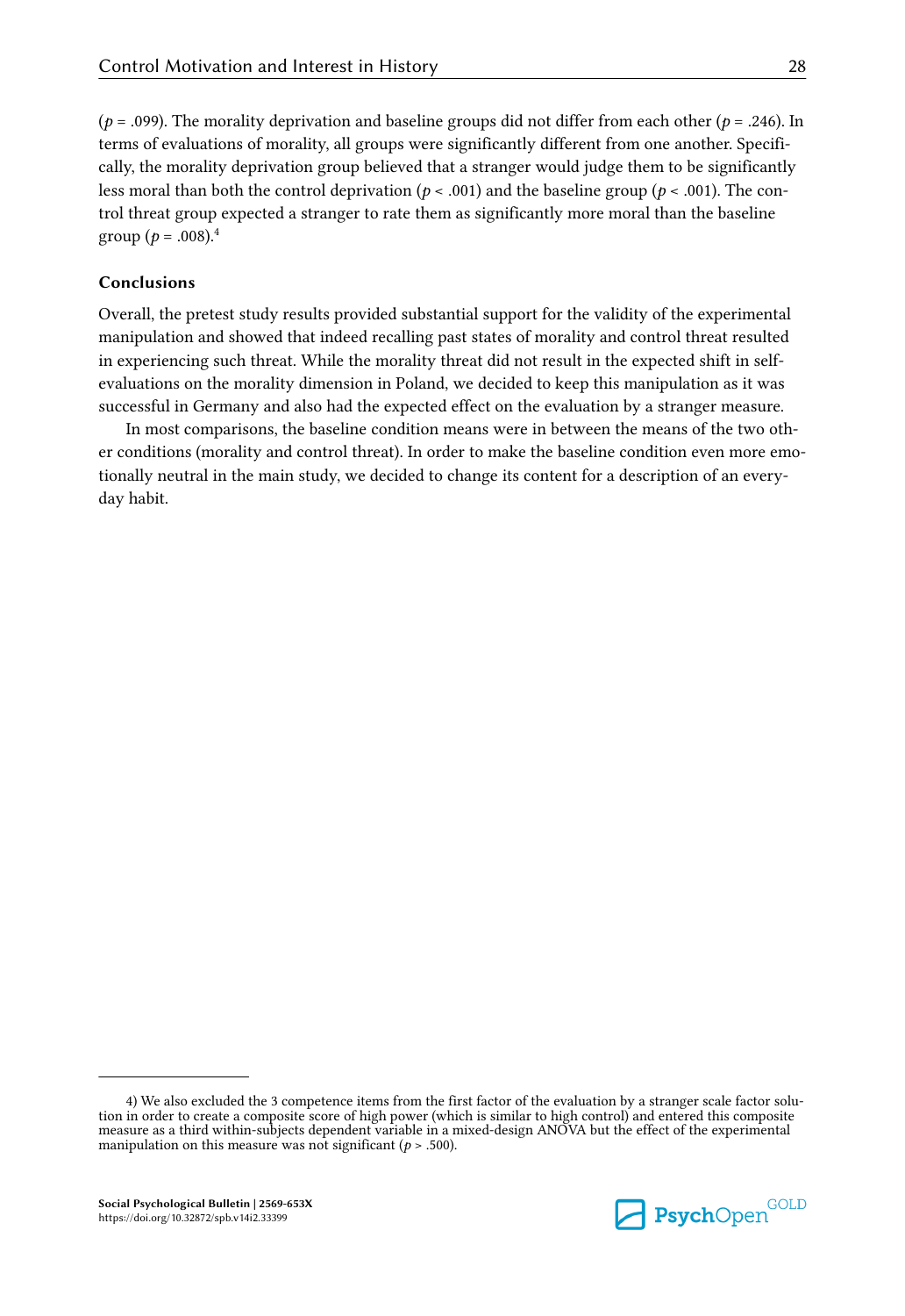| Table B.1                                                                                   |          |                      |          |          |                 |                     |                |                 |          |                |              |                 |            |          |          |               |          |                |                 |
|---------------------------------------------------------------------------------------------|----------|----------------------|----------|----------|-----------------|---------------------|----------------|-----------------|----------|----------------|--------------|-----------------|------------|----------|----------|---------------|----------|----------------|-----------------|
| Correlations Among All Items Comprising the Interest in History Scale in the German Sample  |          |                      |          |          |                 |                     |                |                 |          |                |              |                 |            |          |          |               |          |                |                 |
|                                                                                             |          | $\mathbf{\tilde{c}}$ | 3        |          | S               | ء                   |                | $\infty$        | ۰        | $\overline{a}$ | $\mathbf{1}$ | $\overline{12}$ | 13         | 14       | 15       | $\frac{6}{2}$ | 17       | $\frac{8}{10}$ | $\overline{19}$ |
| Times when the German nation (was) (particularly)/ Times when Germans (were) (particularly) |          |                      |          |          |                 |                     |                |                 |          |                |              |                 |            |          |          |               |          |                |                 |
| 1. autonomous                                                                               | ľ        |                      |          |          |                 |                     |                |                 |          |                |              |                 |            |          |          |               |          |                |                 |
|                                                                                             | $.61***$ |                      |          |          |                 |                     |                |                 |          |                |              |                 |            |          |          |               |          |                |                 |
| $2.\,\mathrm{independent}\\ 3.\,\mathrm{like\text{-}minded}$                                | $46***$  | $*^{**}$             |          |          |                 |                     |                |                 |          |                |              |                 |            |          |          |               |          |                |                 |
| 4. united                                                                                   | $52***$  | $32***$              | $.49***$ |          |                 |                     |                |                 |          |                |              |                 |            |          |          |               |          |                |                 |
| 5. determined                                                                               | $.59***$ | $-4**7$              | $.42***$ | $36***$  |                 |                     |                |                 |          |                |              |                 |            |          |          |               |          |                |                 |
| 6. agentic                                                                                  | $.54***$ | $45***$              | $28**$   | $27**$   | $36***$         |                     |                |                 |          |                |              |                 |            |          |          |               |          |                |                 |
| 7. skilled and industrious                                                                  | $46***$  | $44***$              | $.22*$   | $33***$  | $.56***$        | $42***$             |                |                 |          |                |              |                 |            |          |          |               |          |                |                 |
| 8. powerful                                                                                 | $-51***$ | $.43***$             | $33***$  | $30***$  | $47***$         | $41^{\ast\ast\ast}$ | $29***$        |                 |          |                |              |                 |            |          |          |               |          |                |                 |
| 9. successful                                                                               | $.57***$ | $48***$              | $41***$  | $36***$  | $53***$         | $52***$             | $48***$        | $65***$         |          |                |              |                 |            |          |          |               |          |                |                 |
|                                                                                             | $.55***$ | $49***$              | $31***$  | $30***$  | $46***$         | $55***$             | $39***$        | $.63***$        | $53***$  |                |              |                 |            |          |          |               |          |                |                 |
|                                                                                             | $22**$   | $28***$              | $33***$  | $.29***$ | $\overline{16}$ | $.17*$              | $\frac{4}{11}$ | $\overline{0}$  | $18*$    | $\frac{13}{2}$ |              |                 |            |          |          |               |          |                |                 |
| 10. efficacious<br>11. hospitable<br>12. helped other nations                               | $49***$  | $.31***$             | $34***$  | $.45***$ | $44***$         | $.29***$            | $39***$        | $.26**$         | $37***$  | $34***$        | $.53***$     |                 |            |          |          |               |          |                |                 |
|                                                                                             | $28***$  | $.22***$             | $31***$  | $34***$  | $31***$         | $\overline{13}$     | $33***$        | 60              | $.30***$ | 16             | $53***$      | $57***$         |            |          |          |               |          |                |                 |
| 13. generous<br>14. highly moral<br>15. idealistic                                          | $.35***$ | $.26***$             | $.38***$ | $47***$  | $32***$         | $34***$             | $.24*$         | $\frac{15}{2}$  | $24***$  | $24***$        | $.48***$     | $.45***$        | $48***$    |          |          |               |          |                |                 |
|                                                                                             | $.30***$ | $29***$              | $35***$  | $.29***$ | $31***$         | $.43***$            | $\frac{12}{1}$ | $29**$          | $.29***$ | $.38***$       | $29**$       | $28**$          | $20*$      | $47***$  |          |               |          |                |                 |
| 16. reliable                                                                                | $49***$  | $.30***$             | $43***$  | $45***$  | $40***$         | $40***$             | $.36***$       | $32***$         | $.33***$ | $.38***$       | $.47***$     | $55^{***}$      | $45***$    | $46***$  | $.31***$ |               |          |                |                 |
| $17.$ just                                                                                  | $.39***$ | $.36***$             | $36***$  | $47***$  | $43***$         | $25**$              | $.32***$       | $\overline{15}$ | $.29***$ | $23**$         | $.56***$     | $.58***$        | $.62***$   | $.57***$ | $45***$  | $.55***$      |          |                |                 |
| $18.\,\,sacrified\,\,for\,\,others\\ 19.\,\,well\hbox{-meaning}$                            | $.36***$ | $25***$              | $.39***$ | $36***$  | $.29***$        | $37***$             | $25**$         | .15             | $.20*$   | $.29***$       | $43***$      | $-4**7$         | $.47***$   | $49***$  | $.36***$ | $50***$       | $.47***$ |                |                 |
|                                                                                             | $.34***$ | $.23**$              | $.39***$ | $36***$  | $36***$         | $19*$               | $30***$        | $\ddot{15}$     | $32***$  | $20*$          | $.52***$     | $.62***$        | $00^{***}$ | $.56***$ | $37***$  | $.53***$      | $.56***$ | $.47***$       |                 |
| 20. people of honor                                                                         | $.50***$ | $.38***$             | $.32***$ | $.30***$ | $.54***$        | $.42***$            | $44^{***}$     | $.38***$        | $45***$  | $.46***$       | $.24***$     | $40***$         | $45***$    | $.31***$ | $.29**$  | $.50***$      | $.47***$ | $.34***$       | $44***$         |
| $\phi^* \phi < 0.05$ , $\phi^* \phi < 0.01$ , $\phi^* \phi < \phi^*$                        | .001     |                      |          |          |                 |                     |                |                 |          |                |              |                 |            |          |          |               |          |                |                 |

<span id="page-28-0"></span>Appendix B: Correlations Among All Items Comprising the Main Dependent Variable – The Interest in History Scale in Studies 1 and 2

Social Psychological Bulletin | 2569-653X https://doi.org/10.32872/spb.v14i2.33399

Table B.1

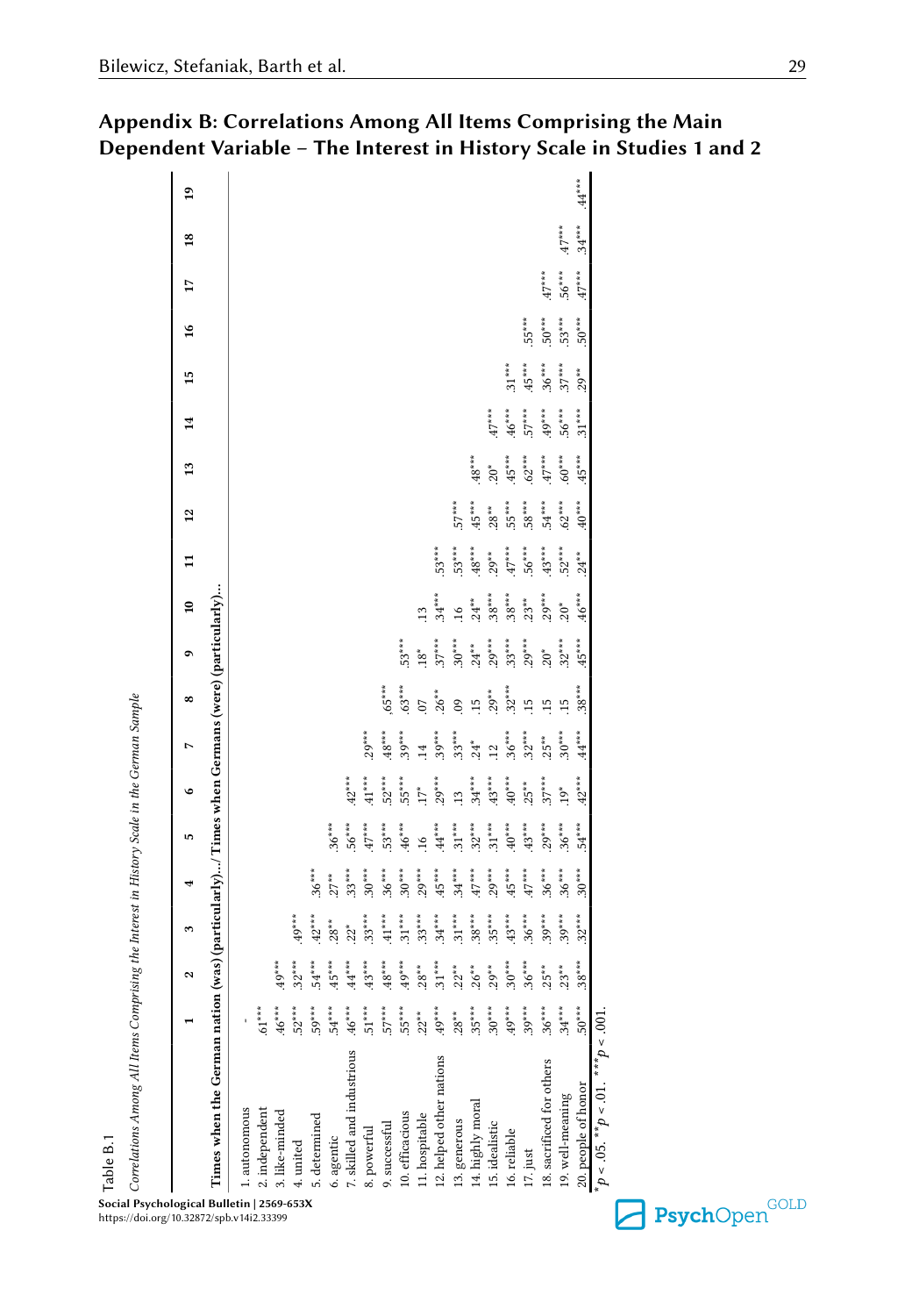<span id="page-29-0"></span>

|                                                                                           |                | $\sim$              | $\mathbf{c}$                  |                                                     | ın                                     | $\circ$                                  |                      | ∞        |                      | $\frac{10}{2}$       | $\frac{1}{11}$                | $\overline{12}$ | 13        | ។<br>ដ   | $\frac{15}{2}$ | $\frac{6}{2}$ | $\overline{1}$ | $\overline{18}$ | $\mathbf{a}$ |
|-------------------------------------------------------------------------------------------|----------------|---------------------|-------------------------------|-----------------------------------------------------|----------------------------------------|------------------------------------------|----------------------|----------|----------------------|----------------------|-------------------------------|-----------------|-----------|----------|----------------|---------------|----------------|-----------------|--------------|
| Times when the Polish nation (was) (particularly)/ Times when Poles (were) (particularly) |                |                     |                               |                                                     |                                        |                                          |                      |          |                      |                      |                               |                 |           |          |                |               |                |                 |              |
| 1. autonomous                                                                             |                |                     |                               |                                                     |                                        |                                          |                      |          |                      |                      |                               |                 |           |          |                |               |                |                 |              |
| 2. independent                                                                            | $.66***$       |                     |                               |                                                     |                                        |                                          |                      |          |                      |                      |                               |                 |           |          |                |               |                |                 |              |
| 3. like-minded                                                                            | $37***$        | $37***$             |                               |                                                     |                                        |                                          |                      |          |                      |                      |                               |                 |           |          |                |               |                |                 |              |
| 4. united                                                                                 | $***$ 0+       | $50***$             | $.60***$                      |                                                     |                                        |                                          |                      |          |                      |                      |                               |                 |           |          |                |               |                |                 |              |
| 5. determined                                                                             | $.43***$       | $50***$             | $.34***$                      | $45***$                                             |                                        |                                          |                      |          |                      |                      |                               |                 |           |          |                |               |                |                 |              |
| 6. agentic                                                                                | $46***$        | $.48***$            | $33***$                       | $40***$                                             | $52***$                                |                                          |                      |          |                      |                      |                               |                 |           |          |                |               |                |                 |              |
| 7. skilled and industrious                                                                | $*^{**}$       | $44***$             | $31***$                       | $35***$                                             | $40***$                                | $69***$                                  |                      |          |                      |                      |                               |                 |           |          |                |               |                |                 |              |
| 8. powerful                                                                               | $58***$        | $.64***$            | $.33***$                      | $.42***$                                            | $44***$                                | $40^{***}$                               | $34***$              |          |                      |                      |                               |                 |           |          |                |               |                |                 |              |
| 9. successful                                                                             | $57***$        | $**00$              | $.44***$                      | $\cdot$ ++ $\cdot$                                  | $49***$                                | $55***$                                  | $54***$              | $.69***$ |                      |                      |                               |                 |           |          |                |               |                |                 |              |
| $10.\,\mathrm{efficacious}\\ 11.\,\mathrm{hospitable}$                                    | $51***$        | $.53***$            | $.45***$                      | $.55***$                                            | $.51***$<br>$.42***$                   | $.53***$                                 | $^{***}$ +4 $^{***}$ | $58***$  | $57***$              |                      |                               |                 |           |          |                |               |                |                 |              |
|                                                                                           | $32***$        | $.30***$            | $.41***$                      | $.39***$                                            |                                        | $.36***$                                 | $.32***$             | $16$     | $29**$               | $.28***$             |                               |                 |           |          |                |               |                |                 |              |
| 12. helped other nations                                                                  | $.34***$       | $40***$             |                               | $.54***$<br>49***                                   | $.38***$                               | $.43***$                                 | $.34***$             | $.31***$ | $.38***$             | $44***$              | $.63***$                      |                 |           |          |                |               |                |                 |              |
| 13. generous                                                                              | $40***$        | $\cdot$ 41 $^{***}$ | $50***$<br>$51***$<br>$53***$ |                                                     | $47***$                                | $.45***$                                 | $.39***$             | $.54***$ | $47***$              | $45***$              | $.45***$                      | $52***$         |           |          |                |               |                |                 |              |
| 14. highly moral                                                                          | $.29***$       | $33***$             |                               | $51***$<br>$51***$<br>$60***$<br>$46***$<br>$35***$ | $.35***$                               | $44***$<br>$30***$<br>$56***$<br>$46***$ | $.43***$<br>.20*     | $.37***$ | $.42***$<br>$.38***$ | $\cdot$ 41 $\cdot$   | $.42***$<br>20*               | $59***$         | $.62***$  |          |                |               |                |                 |              |
| 15. idealistic                                                                            | $\cdot ^{***}$ | $.44***$            | $.39***$                      |                                                     |                                        |                                          |                      | $.53***$ |                      | $\cdot ^{44^{***}}$  |                               | $40***$         | $*^{**}9$ | $42***$  |                |               |                |                 |              |
| 16. reliable                                                                              | $.46***$       | $.39***$            | $52***$                       |                                                     |                                        |                                          | $.39***$             | $.49***$ | $.53***$             | $.52***$<br>$.38***$ | $.56***$                      | $.57***$        | $.67***$  | $56***$  | $.45***$       |               |                |                 |              |
| 17. just                                                                                  | $38***$        | $.39***$            | $.49***$                      |                                                     | $40***$<br>$54***$<br>$42***$<br>$21*$ |                                          | $.32***$             | $.36***$ | $-41***$             |                      |                               | $.59***$        | $.61***$  | $54***$  | $38***$        | $.62***$      |                |                 |              |
| 18. sacrificed for others                                                                 | $.27***$       | $32***$             | $.37***$                      |                                                     |                                        | $.17*$                                   | $.19*$               | $.25***$ | $.25***$             | $.21***$             | $46***$<br>$46***$<br>$55***$ | $.59***$        | $.39***$  | $.49***$ | $.39***$       | $38***$       | $.38***$       |                 |              |
| 19. well-meaning                                                                          | $.29***$       | $.34***$            | $-51***$                      | $.43***$                                            | $46***$                                | $.49***$                                 | $.45***$             | $28***$  | $.33***$             | $\cdot^{***}$        |                               | $.56***$        | $.57***$  | $.56***$ | $.32***$       | $.63***$      | $.64***$       | $.37***$        |              |
| 20. people of honor                                                                       | $x**$          | $46***$             | $49***$                       | $-48***$                                            | $.36***$                               | $37***$                                  | $25**$               | $.52***$ | $50***$              | $.51***$             | $41***$                       | $.52***$        | $.59***$  | $.62***$ | $.60***$       | $.56***$      | $.53***$       | $.46***$        | $.48***$     |
| $p < 0.05$ , ** $p < 0.01$ , *** $p < 0.01$ .                                             |                |                     |                               |                                                     |                                        |                                          |                      |          |                      |                      |                               |                 |           |          |                |               |                |                 |              |

Correlations Among All Items Comprising the Interest in the History Scale (in Order of Presentation) in the Polish Sample

Correlations Among All Items Comprising the Interest in the History Scale (in Order of Presentation) in the Polish Sample

Table B.2